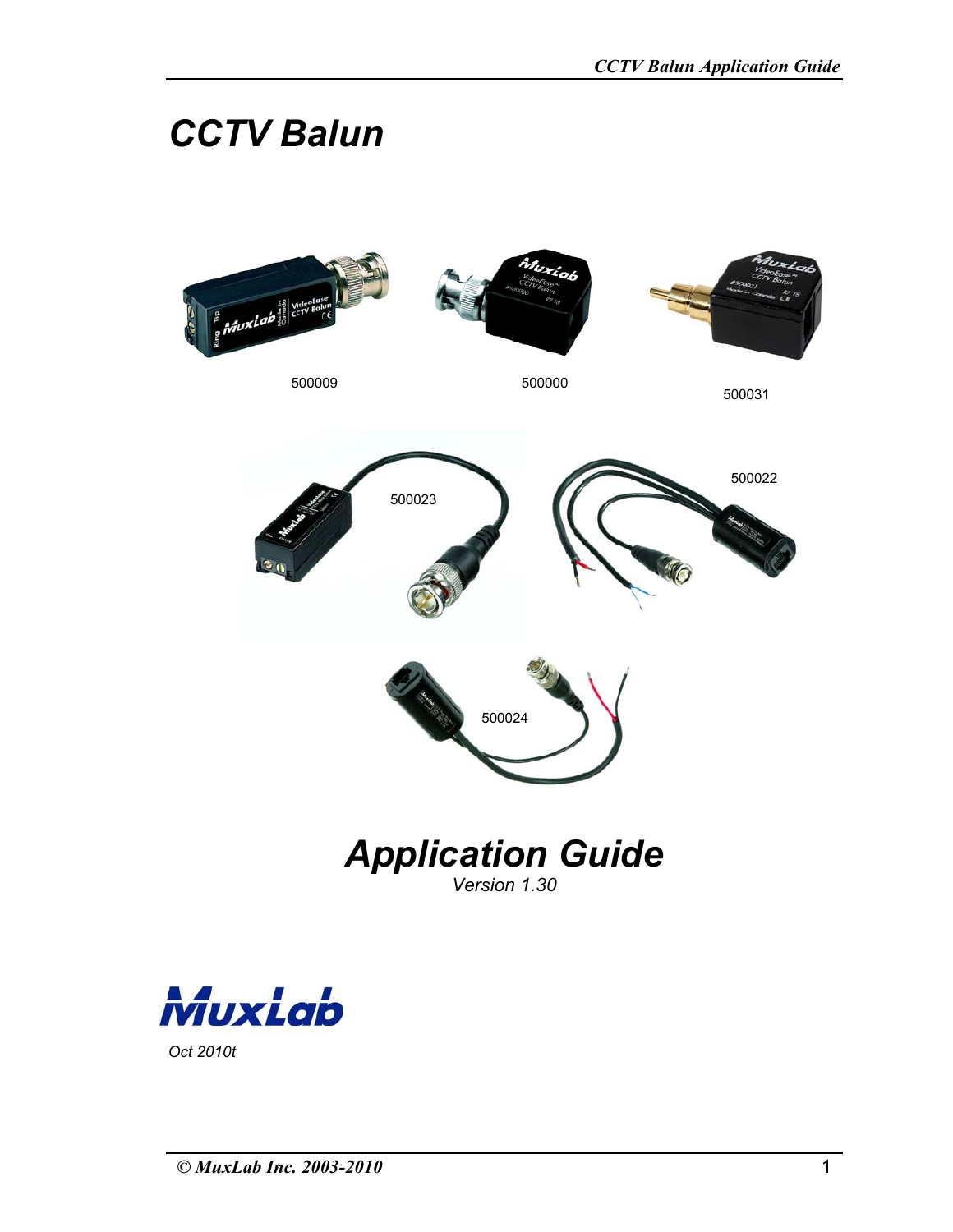### **Purpose**

The purpose of this document is to explain how to apply the CCTV Balun under different operating conditions and to discuss issues that are not necessarily covered in the product Datasheet or Installation Guide.

# **Function of the CCTV Balun**

The function of the CCTV Balun is to allow the traditional 75-ohm coaxial video cable to be replaced by Category 5E/6 (or better) twisted pair in the CCTV security and surveillance environment, thereby allowing CCTV camera and monitoring equipment to be deployed more cost-effectively using structured cabling techniques. The CCTV Balun finds applications in the following areas:

- Industrial and Corporate Security
- Banks and Schools
- Prison and Correctional Institutions CCTV Security Systems
- Traffic Monitoring Systems
- Government and Educational
- Institution CCTV Monitoring
- Commercial and Retail CCTV Security Systems
- Casinos and parking lots
- Underwater camera systems

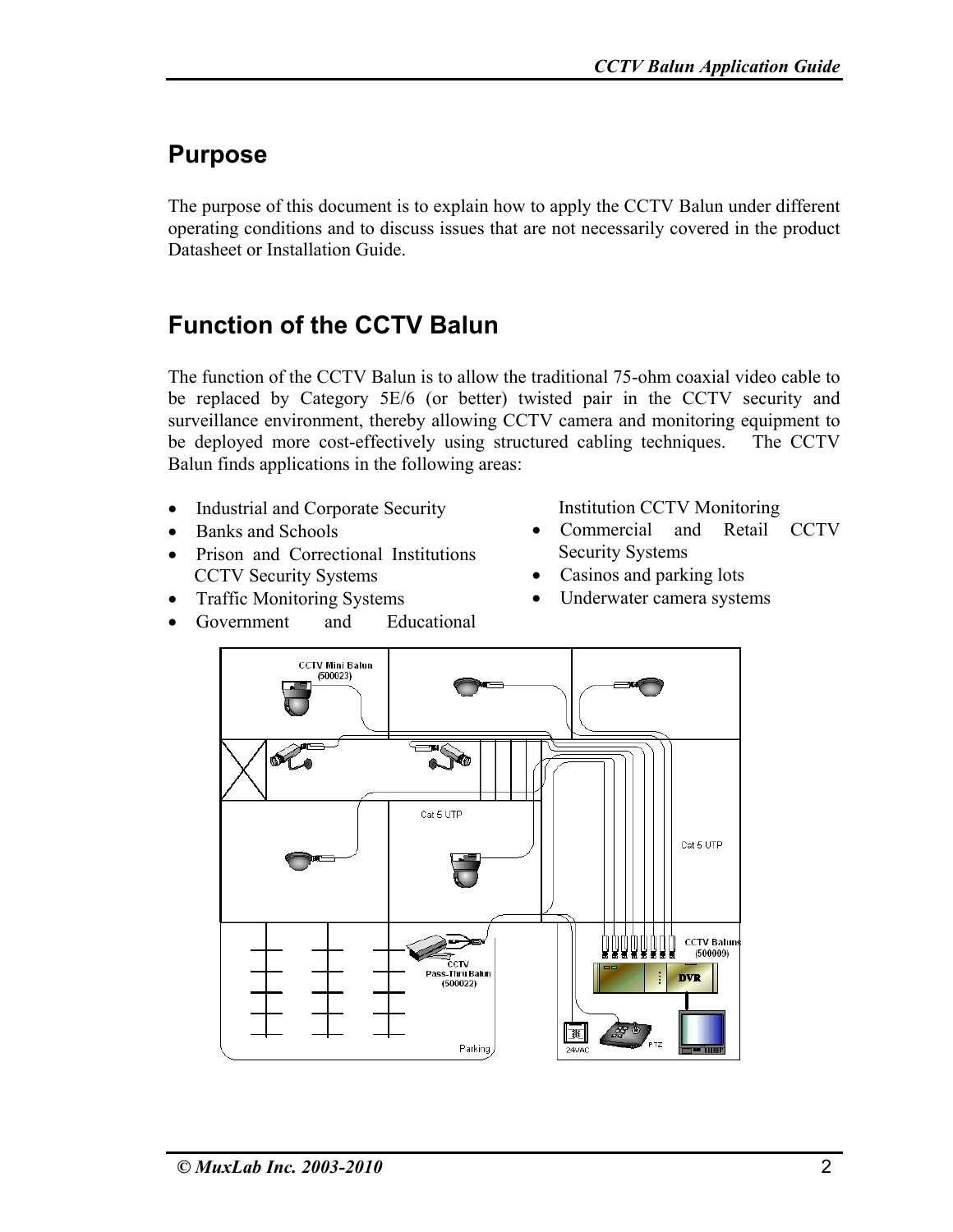#### **Compatible Equipment with the CCTV Balun**

The CCTV Balun works with any analog baseband video equipment that supports NTSC, PAL or SECAM systems; CCTV cameras, video multiplexers, video switchers, monitors, scan converters, signal boosters.

#### **Reverse Polarity Sensitive**

The CCTV Baluns work in pairs. Furthermore, the 500009, 500000, 500022 and 500023 may be used interchangeable with one another on the same CCTV cable run. It is important to note that the CCTV Baluns are *reverse polarity sensitive*. Therefore is important to ensure that the Pin marked "Ring" on the 500009 be connected to Pin 7 (Ring) of the 500000 at the other end. If the wires are reversed, then either no image or a partial image will appear.



### **Compatibility With Third Party Balun Vendors**

The CCTV Balun will work in conjunction with other third party video baluns. MuxLab has tested several brands in its lab and obtained satisfactory performance results. In order to function correctly it is necessary to ensure that the signal polarity of other vendors' video balun matches up with the MuxLab CCTV Balun. When installing a MuxLab CCTV Balun on one end and a third party balun on the other, verify that the signal polarity is straight-through and not reversed.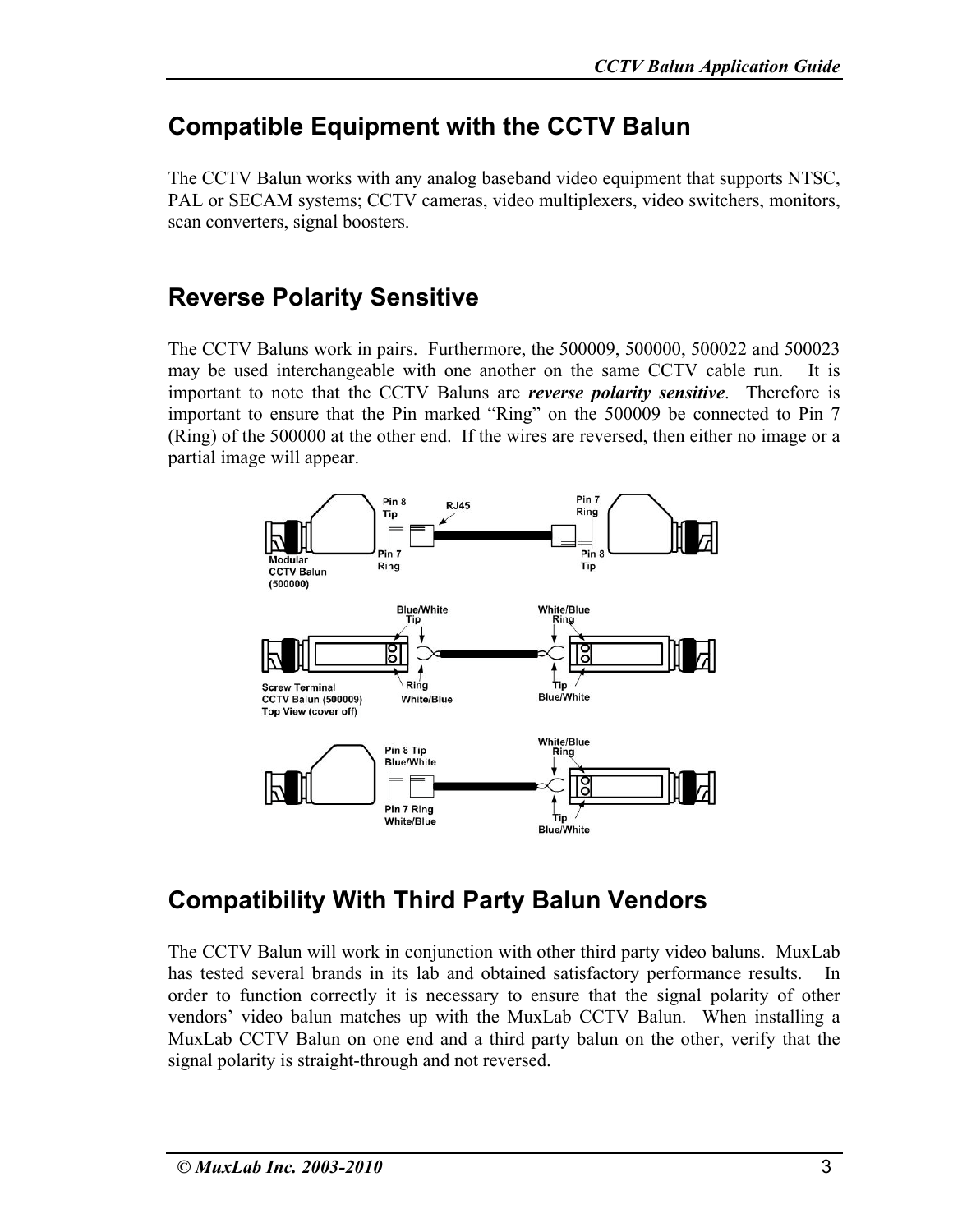### **Cameras With Built-In CCTV Baluns**

MuxLab's CCTV Balun works in conjunction with CCTV cameras with built-in twisted pair video baluns. In order ensure proper operation when using MuxLab CCTV baluns with these cameras, it is important to verify that the signal polarity is straight-through and not reversed.



The following vendors are known to offer CCTV cameras with standard built-in video baluns or optional plug-in twisted pair modules:

Ademco Video Aegis Mechtronics Bosch CBC

Honeywell/Silent **Witness** Extreme CCTV GE Interlogix/ Kalatel Sony Ultrak Videoalarm Vicon

# **Picture Problems**

During the installation of the CCTV Balun various picture problems may result. It is important to know what is causing these problems and how to correct them.

#### *Total Absence of Signal*

This problem is almost always due a discontinuity in the connection between the camera and the mux. Check the continuity of the twisted pair link.

#### *Presence of Signal But No Image*

This problem is most likely due to a reversal of the polarity of the wires between the two CCTV Baluns at either end. The CCTV Balun is reverse polarity sensitive. The pin designated as "Ring" must be connected to the pin designated as "Ring" at the other end. If two 500009 are being used, then "Ring goes to Ring and Tip goes to Tip. If two 500000 are being used then Pin 7 goes to Pin 7 and Pin 8 goes to Pin 8. If a 500009 is used at one end and a 500000 is used at the other end.

#### *Smearing*

Smearing occurs when the edge of an image leaves trail traces similar to smudging a line of ink on a piece of paper. This may occur as the length of twisted pair cable increases. As the maximum distance specification is neared, the physical properties of the cable and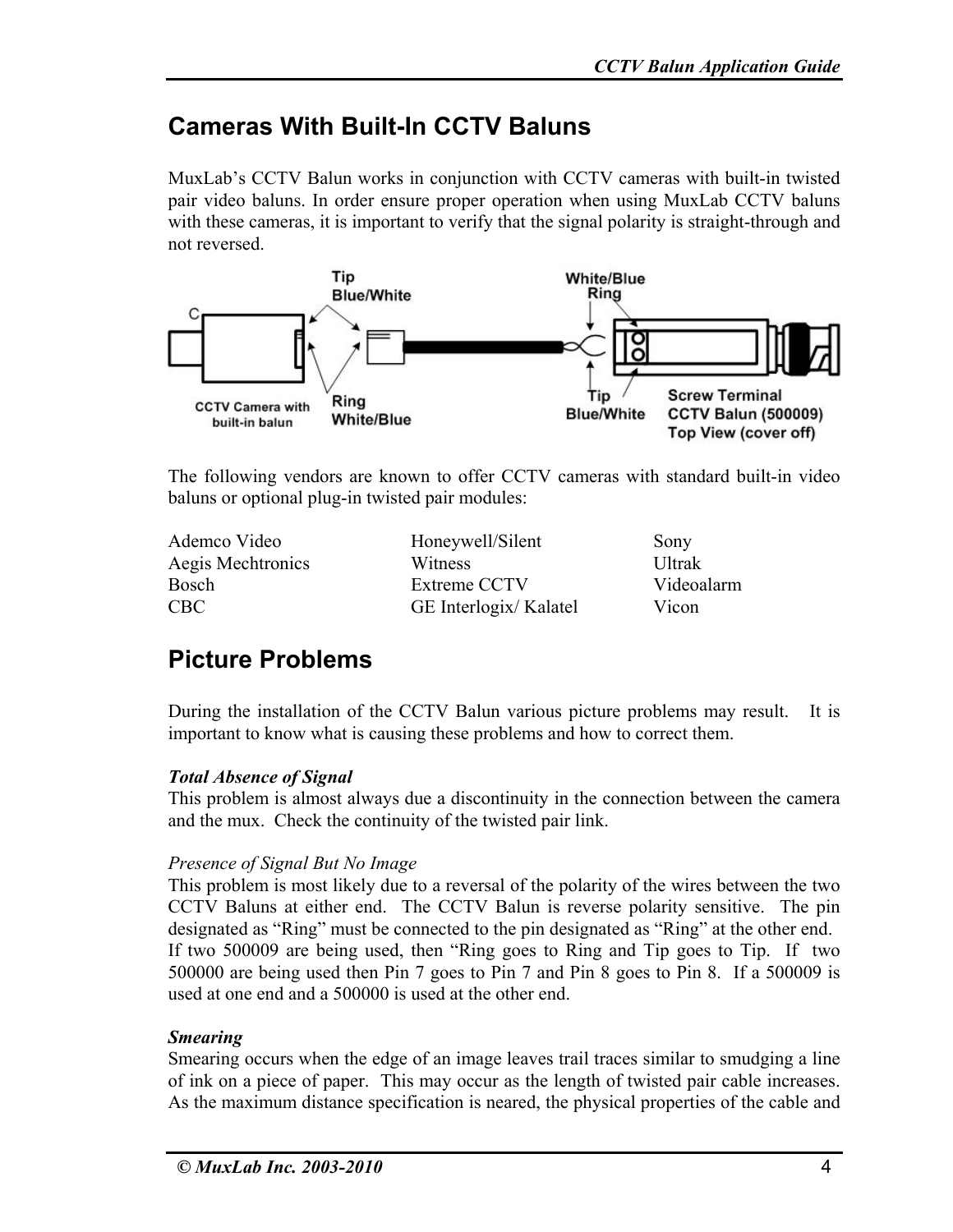baluns begin to show this effect. This is due to the effects of propagation delay and attenuation. Aside from using an active device with a built-in amplifier to correct the problem, the other possible solutions are; a) to shorten the length of cable or b) adjust the contrast and brightness of the monitor.

#### *Flutter*

Flutter occurs when the background fluctuates between light and dark. This symptom may be due to problems with the grounding between the CCTV equipment or the connection may be picking up some external interference from a nearby power transformer. A solution to minimize this effect is to adjust the monitor's contrast and brightness

#### *Ghosting*

Ghosting is characterized by a second video image being received after the main image, resulting in a double image that is skewed in relation to the first. This is usually due to a problem with the UTP cable connection itself. Poor crimping, untwisted pairs, some of the twisted pairs may be longer than others, poor quality cable, exceptionally high crosstalk between the camera and the monitor are all some of the causes. In these cases it is best to replace the existing cable with a new one.

#### *Loss of Color and Image Detail*

Loss of color or image detail may occur if twisted pair cable length exceeds the distance specifications. As the maximum distance specification is neared, the physical properties of the cable and baluns will begin to show this effect. This is due to the effects of propagation delay and attenuation. Other than using an active device, one can improve the image by shortening the length of twisted pair or by eliminating other contributing signal losses such as splices, cross-connects, low-grade patch cables, etc. The CCTV Balun is specified to support color composite video up to 2200 ft via Cat 5 cable. When the cable distance is exceeded the first effect on picture is loss of color.

### **Cabling Guidelines – External EMI and RFI**

The installation of the CCTV Balun should follow the cabling guidelines outlined in the TIA-568 standard for structured cabling. In regard to external EMI and RFI, it is recommended to keep the CCTV cabling away from strong sources of radio frequency or electromagnetic radiation:

- a) 5" from power lines of 2 kVA or less.
- b) 12" from fluorescent lighting  $&$  power lines between 2  $& 5$  kVA.
- c) 36" from power lines greater than 5 kVA.
- d) 40" from transformers & motors.

Flat untwisted cable is not recommended, even for patching with short runs since it acts as an antenna and will pick up nearby radio-frequency or electromagnetic radiation noise interference.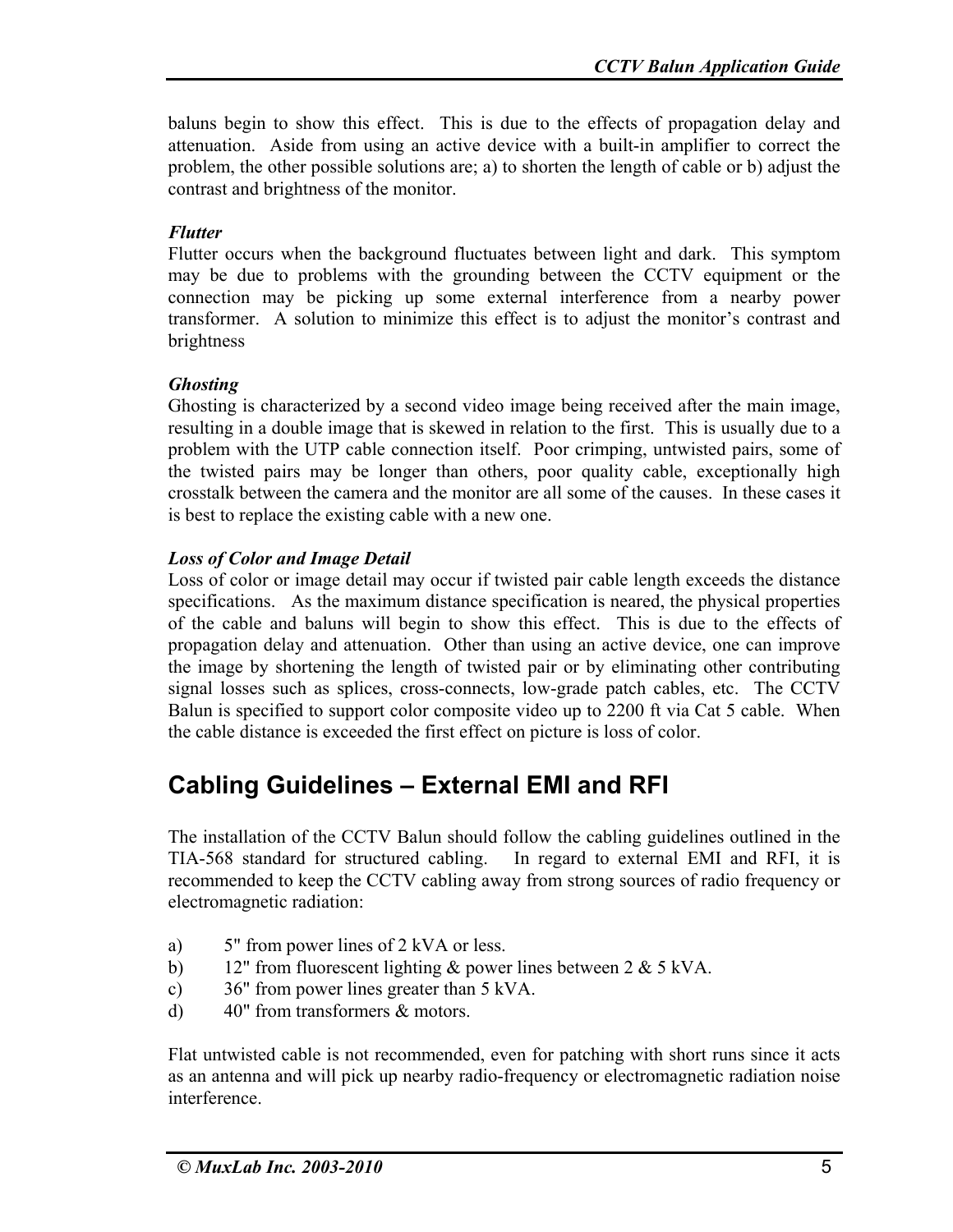#### **Ground Loop Problems**

Due to the fact that the CCTV Balun features DC-continuity, one must be careful about ground loop problems. If there is a serious ground loop problem, then higher than normal current may flow between the CCTV camera and mux. This could cause the coil inside the CCTV Balun to overheat and fail. This problem can be spotted by the appearance of a pin-hole burn in the side of the balun. The balun will no longer operate after this



One remedy is to correct the ground loop problem or replace the cable by coax, although the ground loop problem will continue to exist. Another solution is to install a groundloop blocker on the line. FM Systems Inc offers one. Information about FM's GB-60 ground-loop blocker can be found at http://www.fmsystems-inc.com/. Other vendors include; http://www.elect-spec.com/video.htm (Video Guard Hub Buck) and http://www.jensen-transformers.com/iso\_vid.html (Jensen). An article about video ground loop problems and how to correct them may be found at the following link: http://www.epanorama.net/documents/groundloop/video\_isolation.html. MuxLab's LongReach Active CCTV Balun (500015), CCTV Pass-Thru/GLI Balun (500132) and Passive CCTV/GLI Hub (500133) also provides ground loop blocking,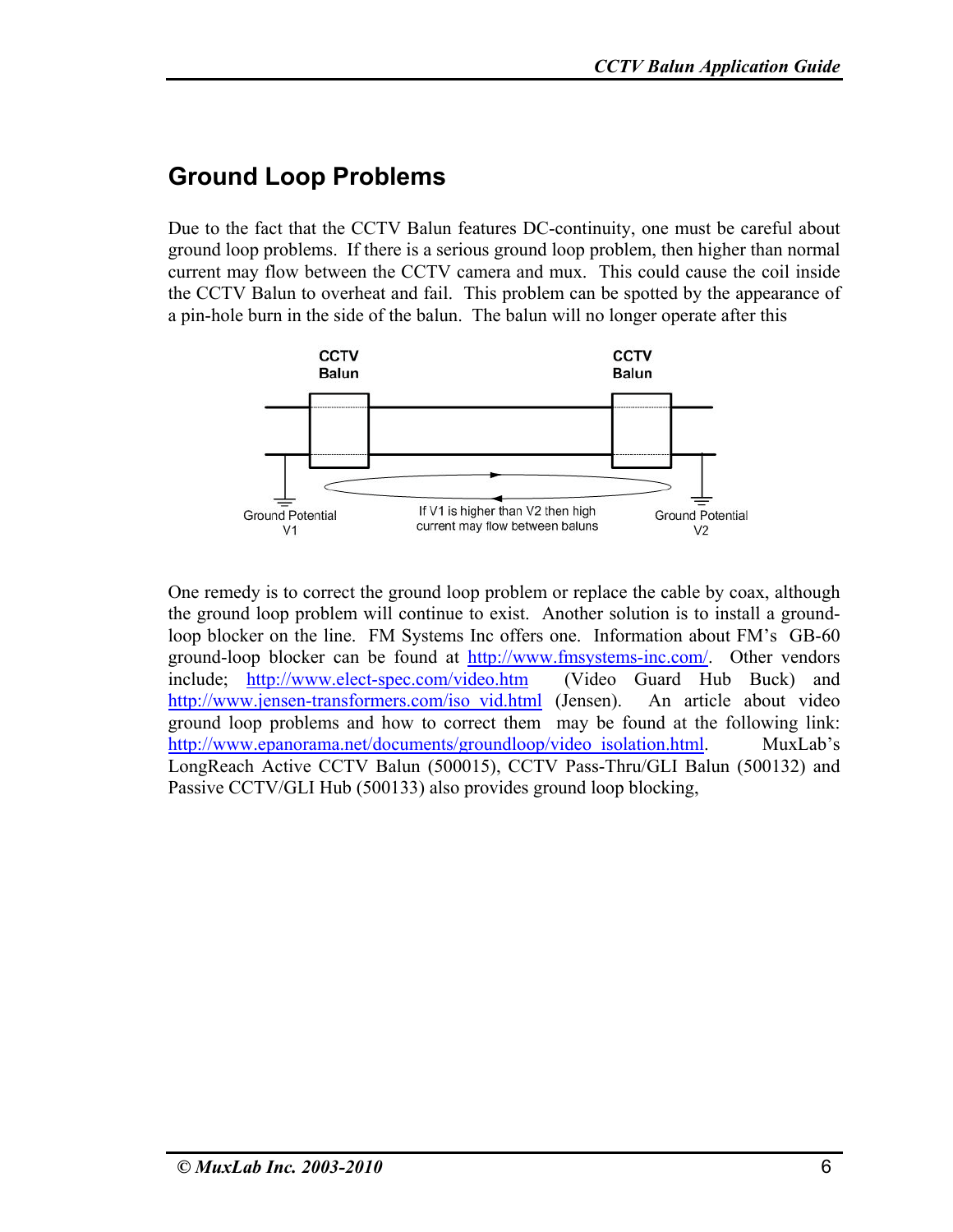# **Transmitting 24VAC and/or Audio In The Same Cable**

24VAC and/or audio may be passed on separate twisted pairs under the same Cat 5 cable jacket as the CCTV video signal without affecting picture quality. In regard to transmitting 24VAC over adjacent twisted pairs, the voltage level will drop in strength as the cable length increases. If the voltage drops too low, the camera may not operate. Based on lab tests performed at MuxLab using a Sanyo CCD color camera, the following results were obtained:

| Cable     | Voltage   | Results                              |
|-----------|-----------|--------------------------------------|
| Length    | level     |                                      |
| $100$ ft  | 26.70 VAC | Video image unaffected               |
| 500ft     | 24.10 VAC | Video image unaffected               |
| 750 ft    | 21.79 VAC | Video image unaffected               |
| $1000$ ft | 20.50 VAC | Insufficient voltage to power camera |

In order to ensure proper results, the installer should check with the CCTV equipment vendor to determine what the minimum voltage and power requirements are for the camera.

# **Up-The-Coax Systems**

The CCTV Balun is designed for use with point-to-point video-only connections and not for PTZ "up-the-coax" systems such as Pelco's Coaxitron. If it is important to replace an up-the-coax connection by twisted pair, then MuxLab's PTZ Balun (500007) must be used instead. Used in pairs, the PTZ Balun is designed to support up-the-coax PTZ signals. For more information about the PTZ Balun please contact MuxLab Inside Sales or go directly to www.muxlab.com and consult the Video Product section.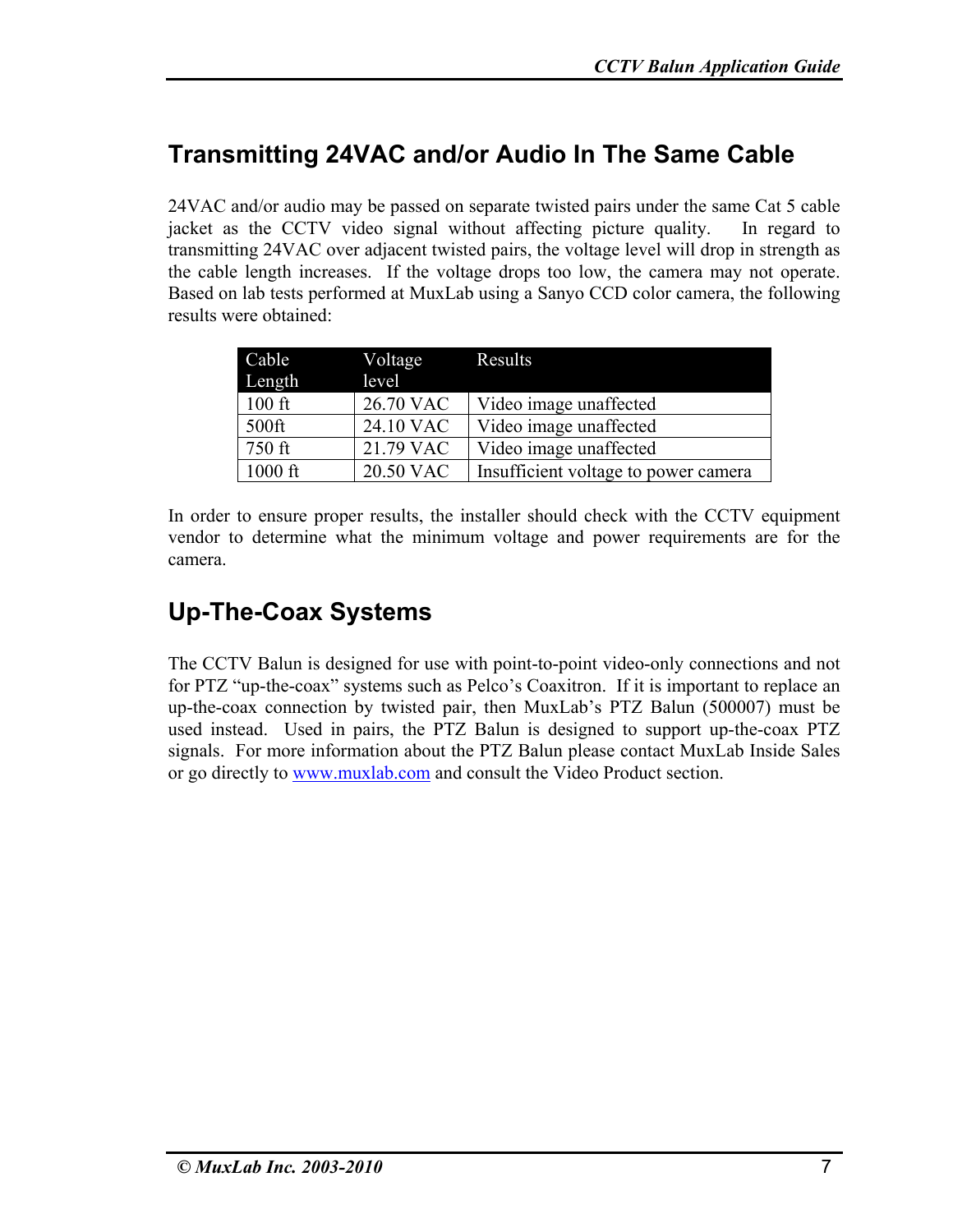# **Measuring Effective Cable Length**

The maximum distance supported by the CCTV Balun is 2,200 feet in a point-to-point connection. Based on a typical DC loop resistance of 19.2  $\Omega/100m$  (58.5  $\Omega/1000ft$ ), this translates into a DC loop resistance of 128  $\Omega$ . To determine whether the link is within specification, short the twisted pair at one end of the link and measure the DC loop resistance with an ohmmeter. The following table provides some data.

| <b>Cable Length (ft)</b> |                  | Cable Length (m) DC Loop Resistance $(\Omega)$ |
|--------------------------|------------------|------------------------------------------------|
| $500$ ft                 | 152m             | $29.2 \Omega$                                  |
| $1000$ ft                | 305m             | 58.6 $\Omega$                                  |
| $1500$ ft                | 457m             | $87.7 \Omega$                                  |
| $2000$ ft                | 610 <sub>m</sub> | $117.1 \Omega$                                 |
| $2200$ ft                | 670 <sub>m</sub> | $128.6 \Omega$                                 |
| $2500$ ft                | 762m             | $146.3 \Omega$                                 |

If additional coaxial cable is connected between the CCTV equipment and the balun, it is considered part of the total distance specification. Furthermore, there is no maximum cable length for the amount of coaxial cable that may be added, as long as the total distance between the CCTV camera and the CCTV receiver (DVR) is within the maximum specified distance on the MuxLab datasheet.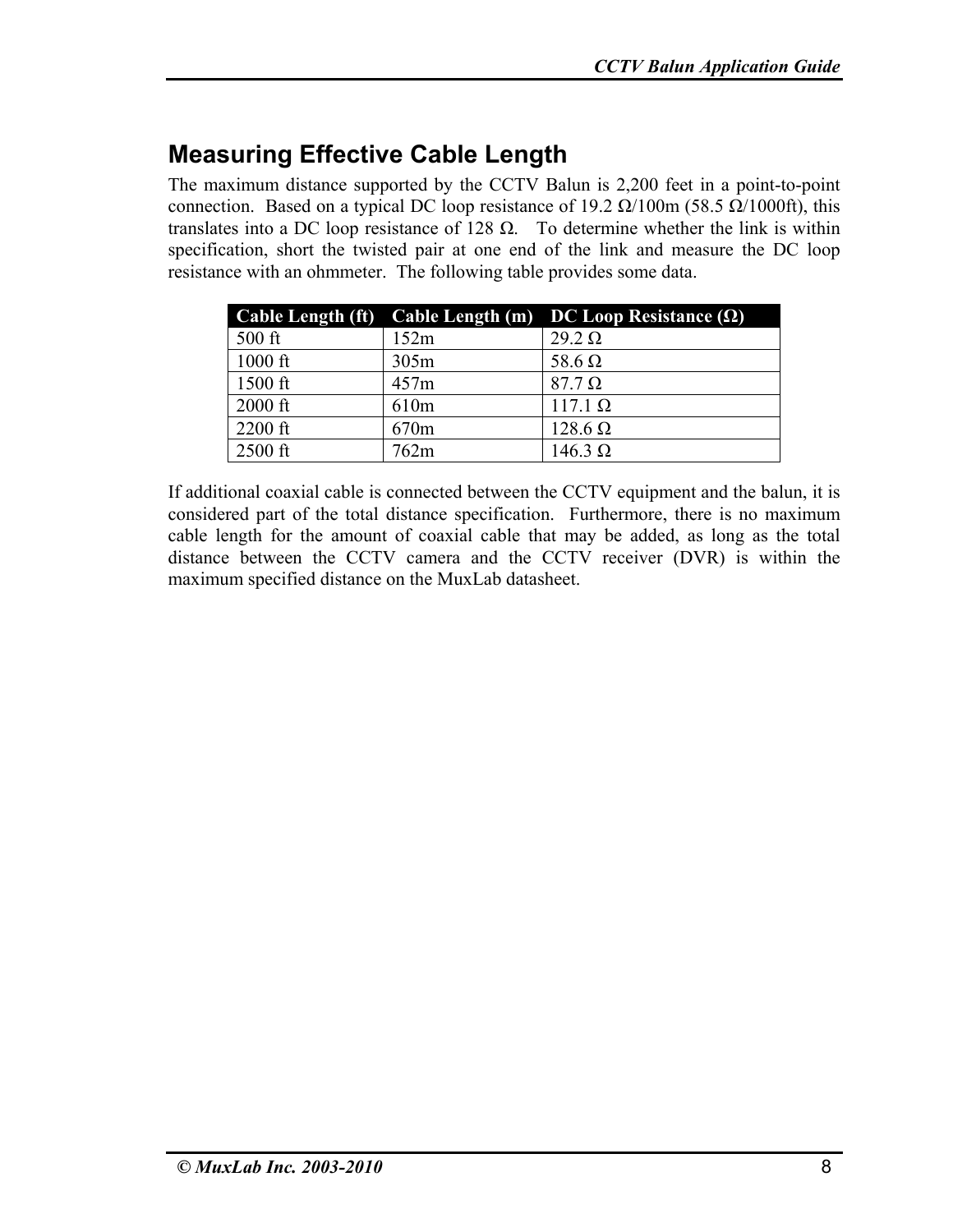#### **Extending Distance via Parallel Twisted Pairs**

The CCTV Balun is specified to support up to 2200 feet in color via a single Cat 5 twisted pair. If the distance required exceeds 2200 feet, it is possible to extend the distance further by paralleling additional twisted pairs, provided spare pairs are available and provided the additional pairs are the same length as the original pair.



The effect of this is to lower the overall signal loss due to the cable. In order to avoid image ghosting, it is important to make sure that all twisted pairs that are paralleled are exactly the same length. Otherwise any propagation delays introduced by unequal pair lengths may show up as multiple images on the monitor. Based on calculations done in MuxLab's lab, the distance performance that one can expect is shown in the following table.

| <b>Number Pairs Used to Maximum Distance</b> |            |
|----------------------------------------------|------------|
| <b>Transmit CCTV Signal</b> via Cat 5 UTP    |            |
|                                              | $2200$ ft. |
|                                              | 2684 ft.   |
|                                              | 2904 ft.   |
|                                              | 3432 ft.   |

# **Cable on the Reel**

Frequently it may be necessary to pre-test a CCTV Balun installation with some spare twisted pair cable. It is important to note that when the cable is on the reel, the picture will be inferior. This is due to the increased magnetic induction created by the spool of cable. In order to properly pre-test a configuration, it is recommended to un-coil the cable and lay it out flat on the floor or in a cable farm structure.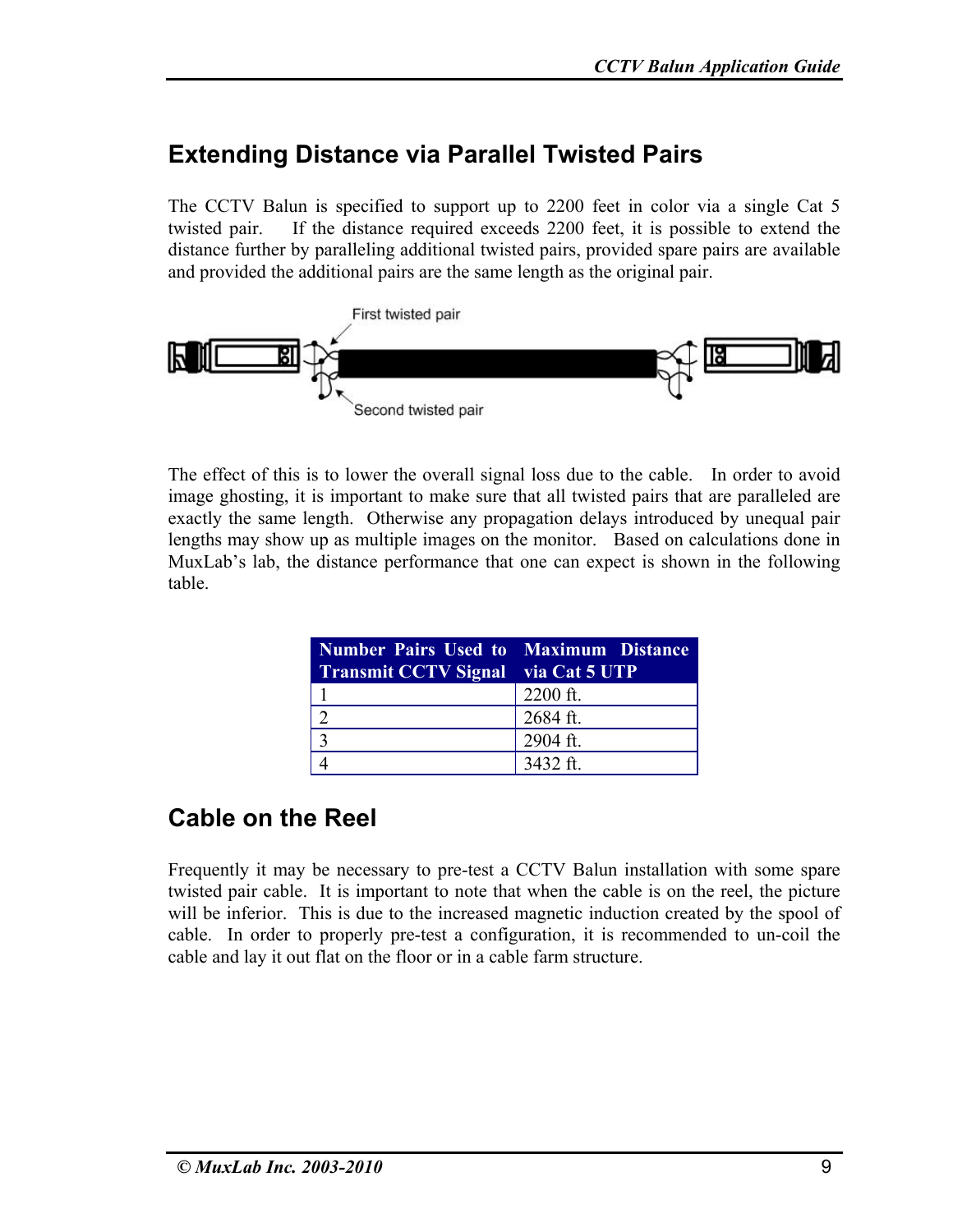#### **Wiring the CCTV Screw Terminal Balun (500009)**

This section describes how to connect the wiring to the VideoEase CCTV Screw Terminal Balun (500009).



**Step 1**. Slide balun cover off the product. See photos A & B.



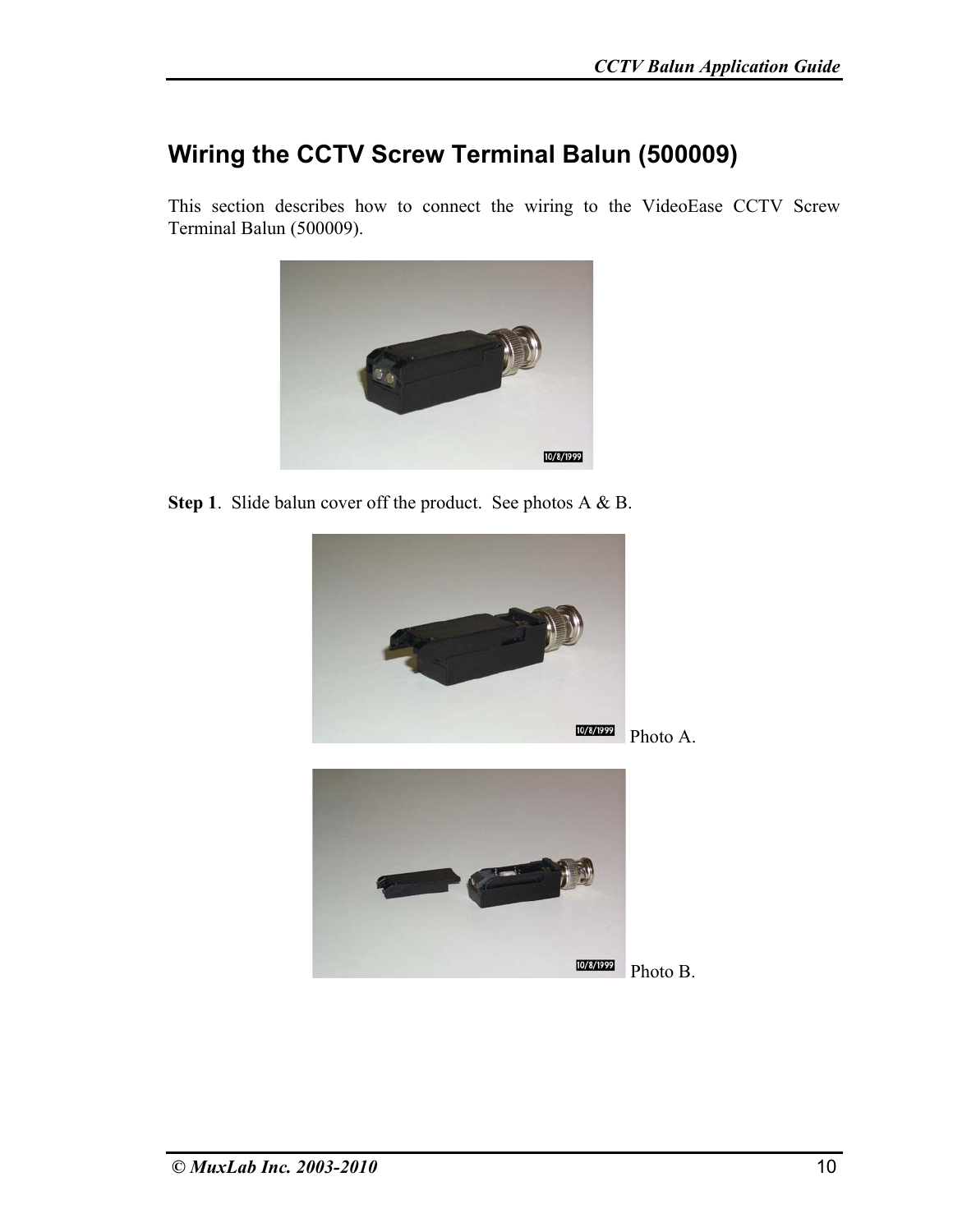**Step 2.** Select a twisted pair and untwist about <sup>3</sup>/4". Remove about 3/16" of insulation from the two wires. See photo C.



**Step 3**. Insert the wires into the screw terminals. See photo D.



**Step 4**. While holding the wires inside the terminals use a small flat-head screwdriver to tighten the terminals securely. See photo E.



**Step 5**. Guide the wires over the back of the balun and prepare to replace the balun cover. Align the balun cover with the guide rails in the side of the balun and slide the balun cover slowly over the base. Make sure that the wires are set in the guide holes located in the balun cover. See photo F.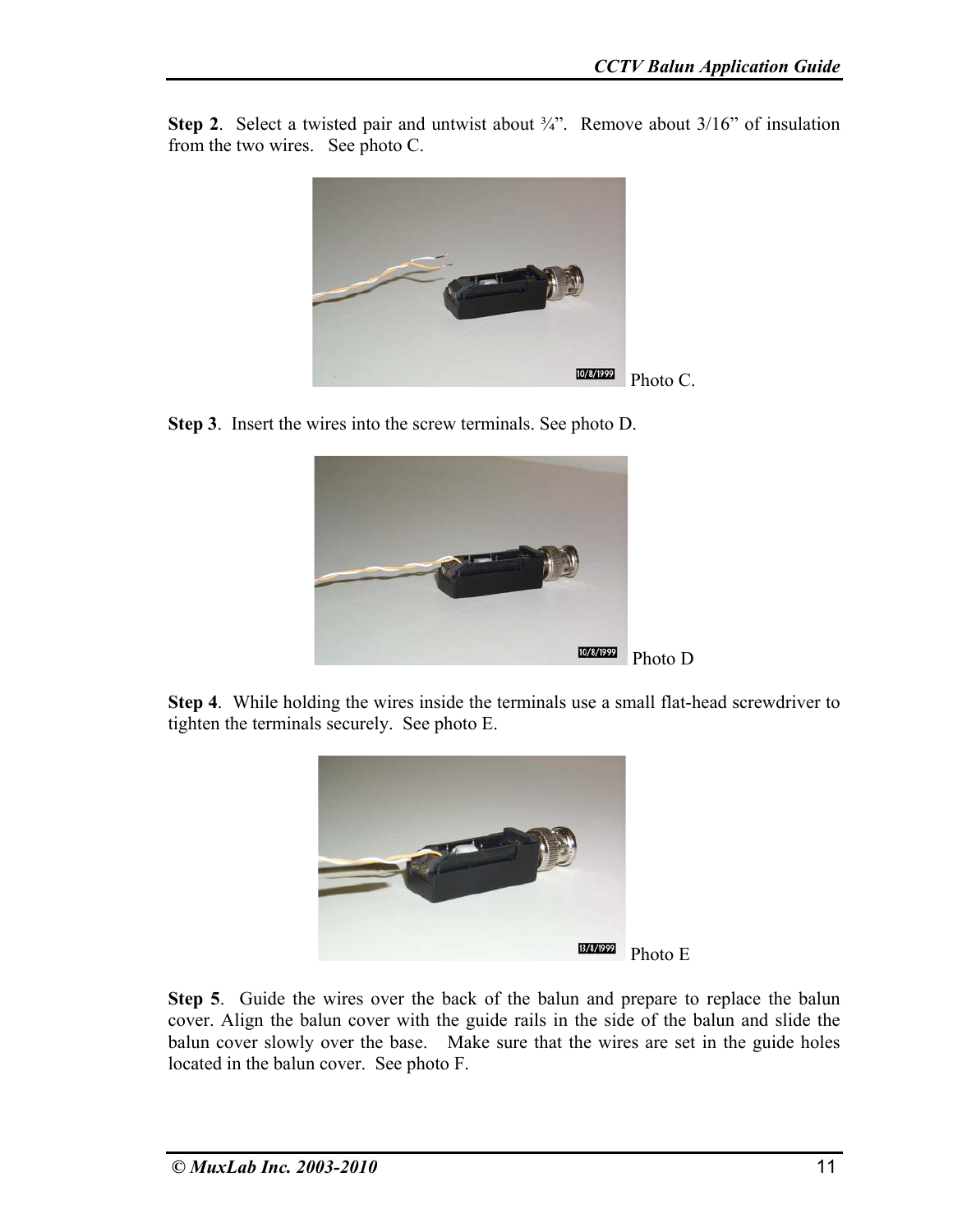

**Step 6**. Firmly slide the balun cover closed until the edge is flush with the base. See photo G. Please note that the CCTV Balun is reverse polarity sensitive. The wires must be connected straight-through between the baluns at each end.



### **Cabling Splicing Techniques**

When connecting more than one segment of twisted pair cable together to achieve a longer distance it is important to ensure straight-through polarity and that the wires are not crossed. Furthermore, when the wires are spliced back it is important to maintain the twists as close to the connection point as possible. Not more than 0.5" should be untwisted.



In terms of insertion loss, the effective loss of distance due to the splice is negligent. As a rule of thumb one could assume an effective distance loss of 10 to 15 feet for calculation purposes. However since the CCTV Balun supports distances of up to 2,200 feet under ideal conditions, the effective distance loss due to the splice is almost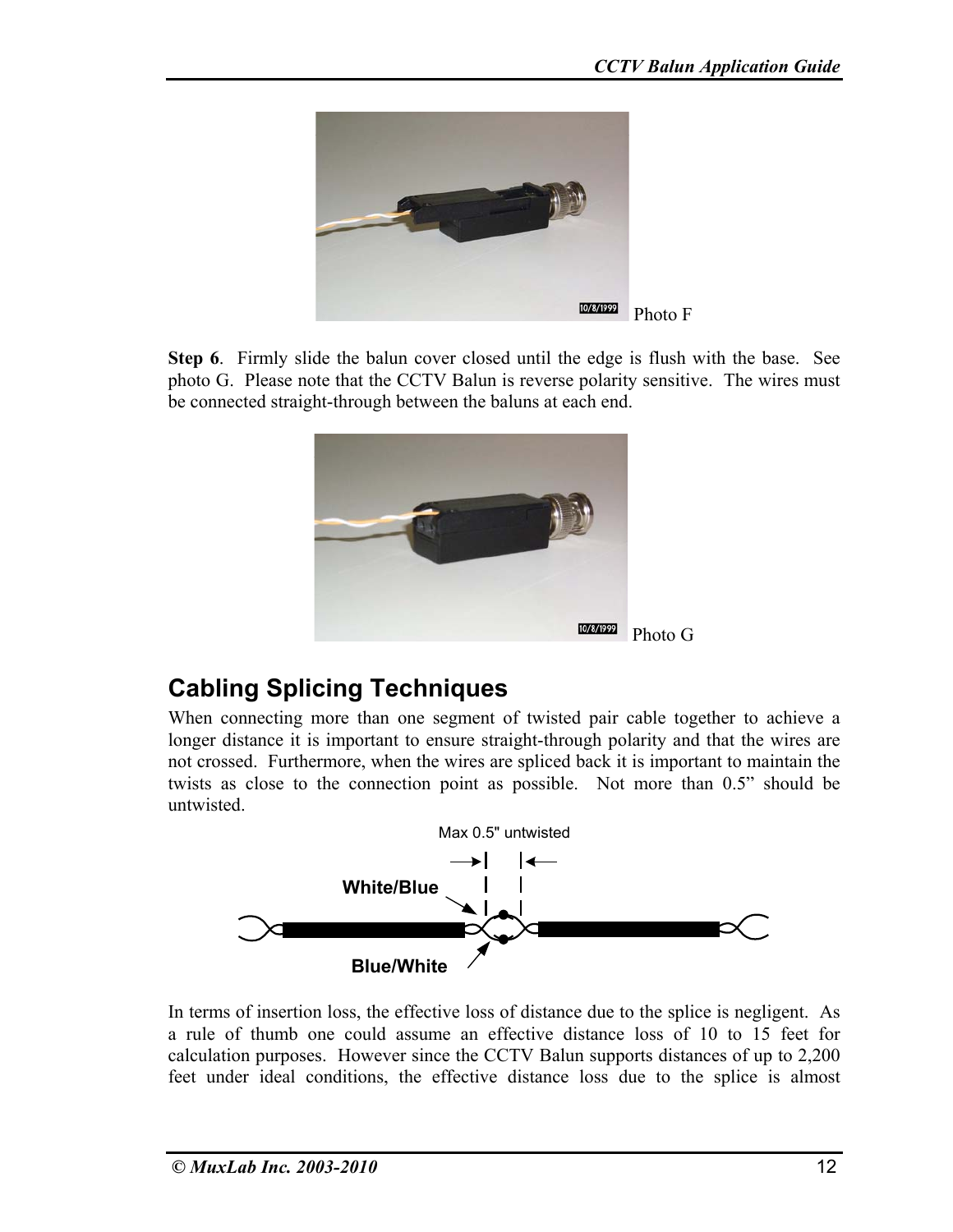negligible. For more information please refer to the TIA-568 Structured Cabling Standard published by the Telecommunications Industry Association.

### **Camera Clustering**

In applications where several cameras are relatively close together, it may be more costeffective to consolidate the CCTV signals coming from each camera over one home run Cat5E/6 cable. This may be achieved by connecting a CCTV Balun to each camera and then connecting a 2-pair Cat 3 or Cat5E/6 cable to a central connection point. The interconnect hardware may be a punchdown block, (BIX, 110, Krone). From the punchdown block, a four pair Cat5E/6 may be used to bring the four (4) camera signals back to the central monitoring equipment where they are re-distributed to individual video input ports. The following diagram illustrates.



### **Balun Access on Matrix Panels**

On some CCTV matrix switches and DVRs, insertion and removal of the individual CCTV Baluns (500009) may be more difficult due to the spacing and layout of the BNC connectors. In order to alleviate this problem, MuxLab offers a solution using its Component Video Balun (500021). The BNC connectors on the DVR must first be converted to RCA/F connectors using standard BNC/M-to-RCA/F adapters. Then, the Component Video Balun is connected to each ports instead of the CCTV Balun (500009). The Component Video Balun is fully compatible with the CCTV Balun and may be used interchangeably with the 500009, 500000 and 500023. The following photos show the Component Video Balun along with a typical BNC/M-to-RCA/F adapter available from Ultralink (http://www.ultralinkcables.com/products/productsList.php?category=be00).

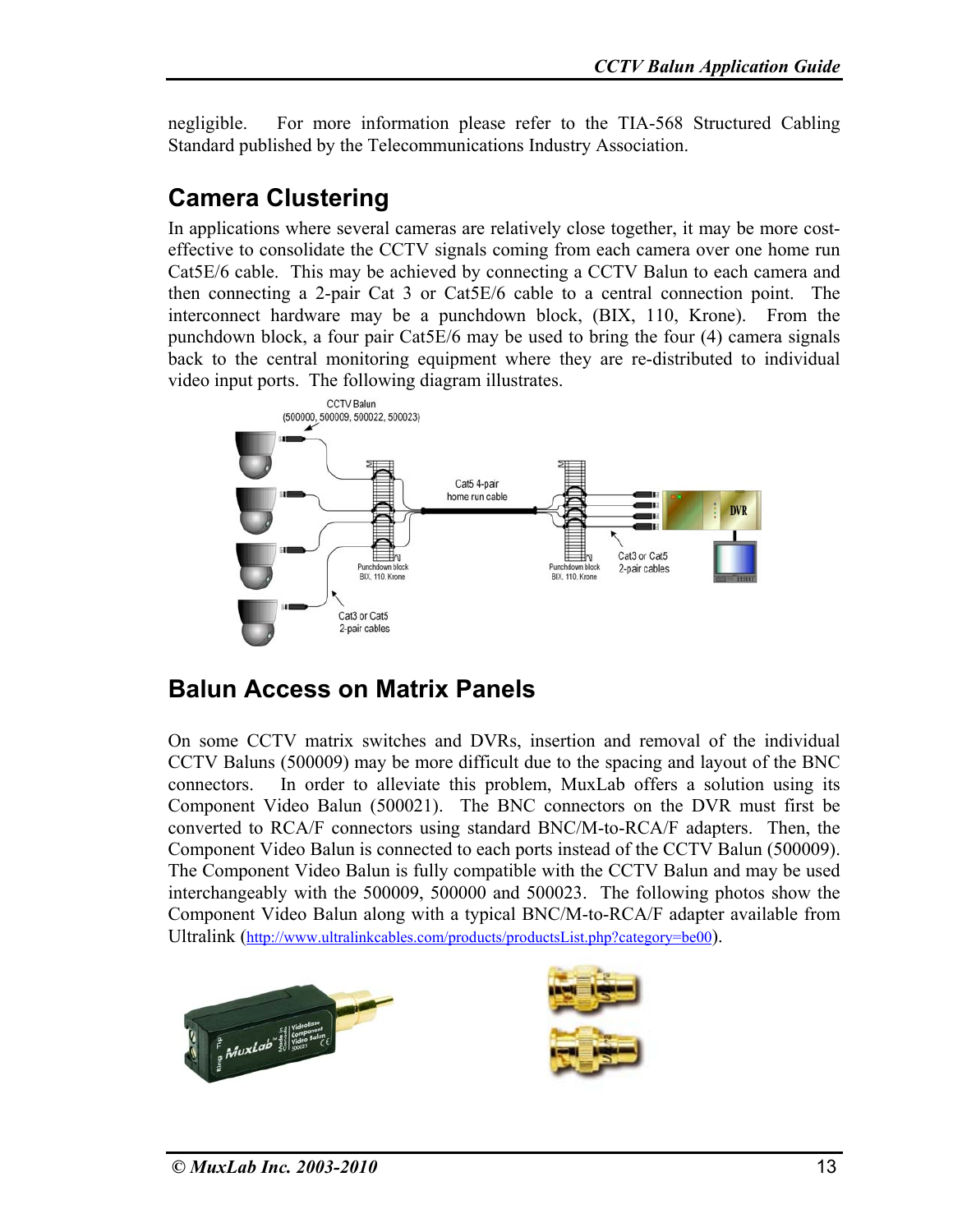The following diagram illustrates how the 500021 is used in conjunction with the BNC/RCA adapter on the back of a DVR or matrix switch.



Once all DVR ports are converted to RCA connectors, the baluns may be inserted and removed more easily. This solution allows DVRs with high density connector spacing to be converted to twisted pair as shown in the next diagram.



### **Mounting Multiple Baluns in a 19" Relay Rack**

In some applications, it may be more convenient to mount multiple CCTV baluns in a 19" relay rack and bring coaxial cable leads up to the rack. BNC bulkhead panels are one possible solution to this problem. A number of vendors supply bulkhead BNC panels. The product shown in the following photo is from AVP Manufacturing Supply (http://www.avpmfg.com/bulkhead/insul\_bulkhead.htm. The part is PP-16BNC-1-L)



The CCTV Screw Terminal Balun (500009) may be mounted on the front or rear of the panel. Coax cable leads are connected to the unused BNC connector.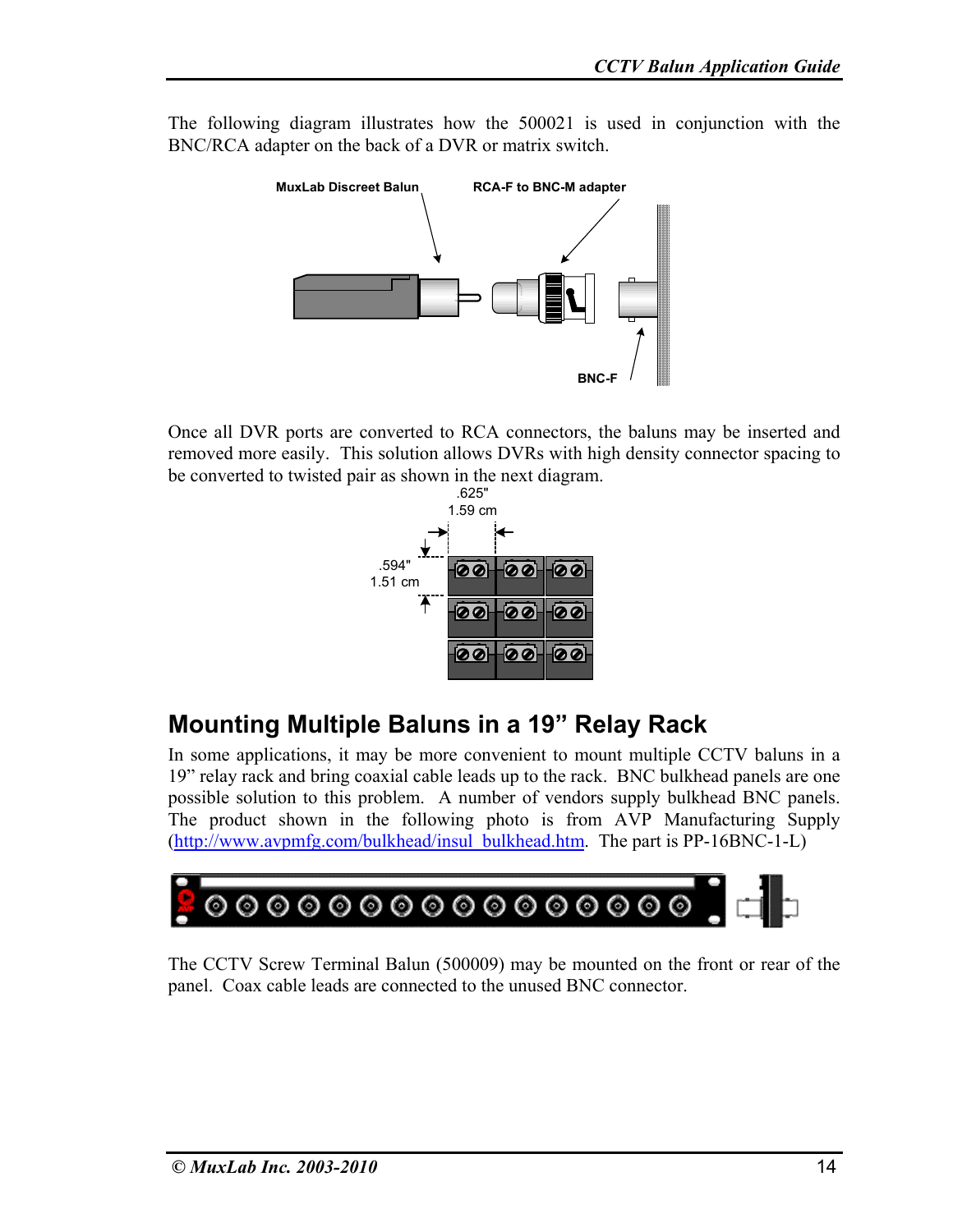## **Multiple CCTV Signals Under One Cable Jacket**

Multiple CCTV camera signals may be transmitted under a single Category 5E/6 cable jacket. As long as the cable is rated Category 5E/6 or better, the number of pairs may be 4, 25, 50, 100 or 200 pairs). The rating of Category 5E/6 ensures that performance is adequate enough to prevent CCTV signals from interfering with each other under the same cable jacket. To locate sources for multipair Cat 5 cable, please contact your local cable and connector vendor.

# **Cable Types Supported**

The CCTV Baluns will work with lower grades of cable such as Category 3 or Category 2. The maximum specified distance will be shorter than with Category 5E/6. Please consult the CCTV Balun product data sheet for maximum distance specifications.

In outdoor applications, outdoor Cat 5 cable is recommended. Cable vendors typically sell different types of outdoor cable. For example information about Mohawk/CDT outside Cat 5 cable may be found at http://www.mohawk-cdt.com/prod/lan-10.html

### **Strong EMI/RFI Environment**

Due to the excellent noise rejection performance of UTP (common mode rejection), UTP may be use in most applications. However, in extremely noisy environments such as next to radar transmitters or very high voltage power lines, shielded twisted pair cable (STP) may help to eliminate severe noise problems. If STP is used, please ensure that shield is properly grounded at least on one end. If STP is not grounded, it may act as an antenna and induce additional noise interference into the link. Due to the increased capacitance in the cable up to 10% less distance may result versus UTP.

# **Digital Video Recorders (DVRs) Distance Performance**

Some digital video recorders (DVR) have video receiver interfaces that are more sensitive to drops in video input signal level than analog CCTV multiplexers. Consequently, the maximum achievable distance between the camera and the multiplexer is shorter than with other multiplexers or DVRs. Based on actual results in the field, a maximum of 800-1000 feet seems to be achievable when used with these muxes, versus 2200 feet with analog muxes. In order to extend the distance beyond 800 feet, an active balun transmitter or receiver is needed. The actual performance of each DVR actually depends on the quality of the video capture card used in the DVR. Higher quality capture cards may have auto gain compensation which allow greater distance to be supported. In order to determine distance performance for each DVR it would be necessary to examine the capture cards used.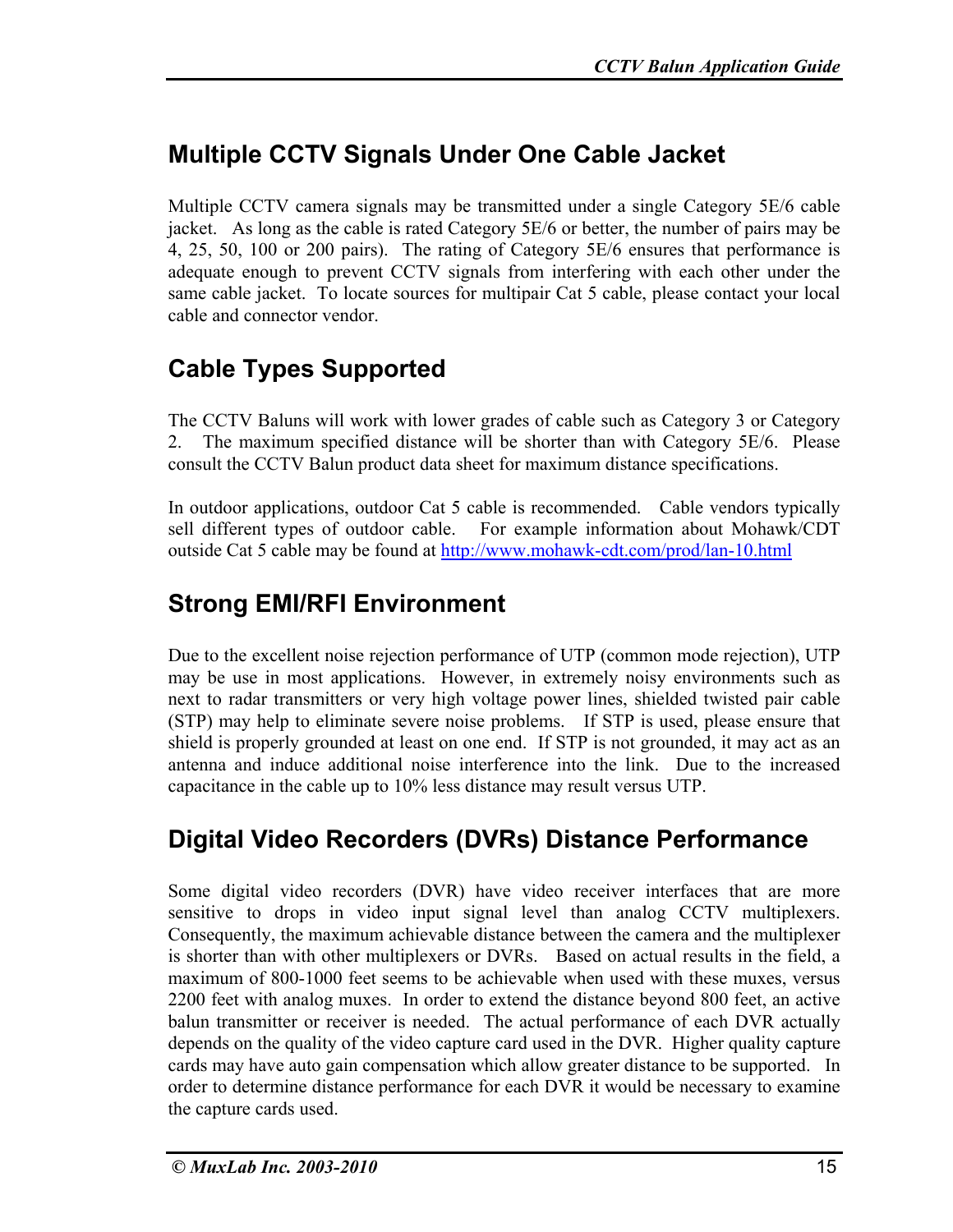# **Nighttime Operation**

When the CCTV Baluns are used in nighttime conditions it is found that the image luminosity may not be as good as when coax cable is used. This is because the pair of baluns introduce approximately 3dB of signal loss, resulting in a loss of picture luminosity under very dark conditions. If this occurs, the solution is either to replace the passive CCTV Balun at the receiver end by an active CCTV balun or to replace the cable by coax.

# **Outdoor Conditions**

In regard to the use of the CCTV Balun in unprotected outdoor conditions, the following guidelines have been provided by MuxLab's R&D department:

- 1. Short Term Use: The balun transformer will operate at up to minus 25 degrees C. This covers the ferrite, pcb and wiring.
- 2. Long Term Use: At extremely low temperatures, the plastic may freeze and become brittle. Moisture crystallization may occur on the inside and outside metal surfaces.

The recommendation for outdoor use is to install the balun in an environmentally protected enclosure.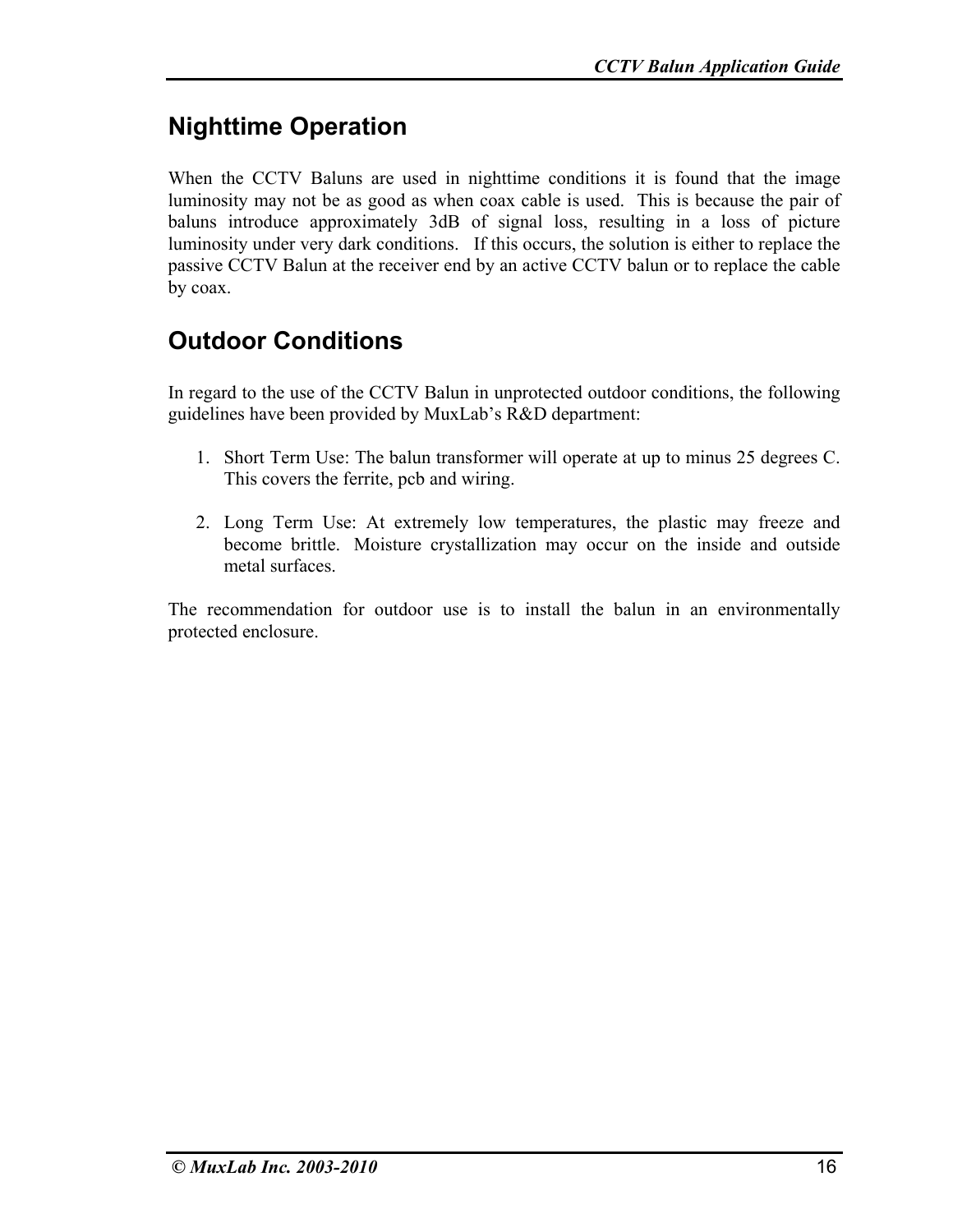# **Voltage Surge/Lightning Protection**

In regard to the issue of voltage surge protection, the CCTV Balun does not incorporate any specific circuitry for this purpose. The reason is because there are different levels of protection and the correct device must be selected and installed in the proper location in a system. Therefore if surge protection is required, it is recommended to insert special inline surge protectors between the CCTV Balun and the CCTV equipment and consult an expert in surge/lightning protection. The following is a partial list of vendors who offer CCTV surge protection devices.

| <b>Vendor</b>        | Website                                             |
|----------------------|-----------------------------------------------------|
| Ditek (USA)          | http://www.ditekcorp.com/                           |
| <b>Emerson</b> (USA) | http://www.edcosurge.com/products/alarm/cxAlarm.asp |
| Keison (UK)          | http://www.keison.co.uk/furse/furse13.htm           |
| Comm-Omni (USA)      | http://www.comm-omni.com/polyweb/50bb.htm           |
| Rabun Labs           | http://www.rabunlabs.com/                           |
| Transtector          | http://www.transtector.com                          |
| Citel America        | http://www.citelprotection.com/                     |

# **CCTV Pass-Thru Balun (500022) Compatibility**

The video signal portion of the CCTV Pass-Thru Balun (500022) is reverse polarity compared to the 500000. That is on the 500000, pin 7 is Ring and pin 8 is Tip. On the 500022, pin 7 is Tip and pin 8 is Ring. The reason for this deviation from the 500000 was in response to the demand to make have the Ring-Tip designation of the RJ45 connector match the Ring-Tip designation of the TIA-568 standard. The change does not affect the performance of the product. Therefore when connecting a pre-terminated Cat5E/6 cable between the 500000 and the 500022, a crossover cable will be needed.

### **CCTV Pass-Thru Balun and RS232**

The CCTV Pass-Thru Balun (500022) supports the transmission of video and 2-wire PTZ control under the same Cat5E/6 cable. However, when connecting using the CCTV Pass-Thru Balun with RS232 control there may be some crosstalk interference due to the high voltage swings of RS232. The interference will be more pronounced at longer distances. In order to avoid this problem, it is recommended to use RS422, RS-485 or bi-phase protocol instead of RS232.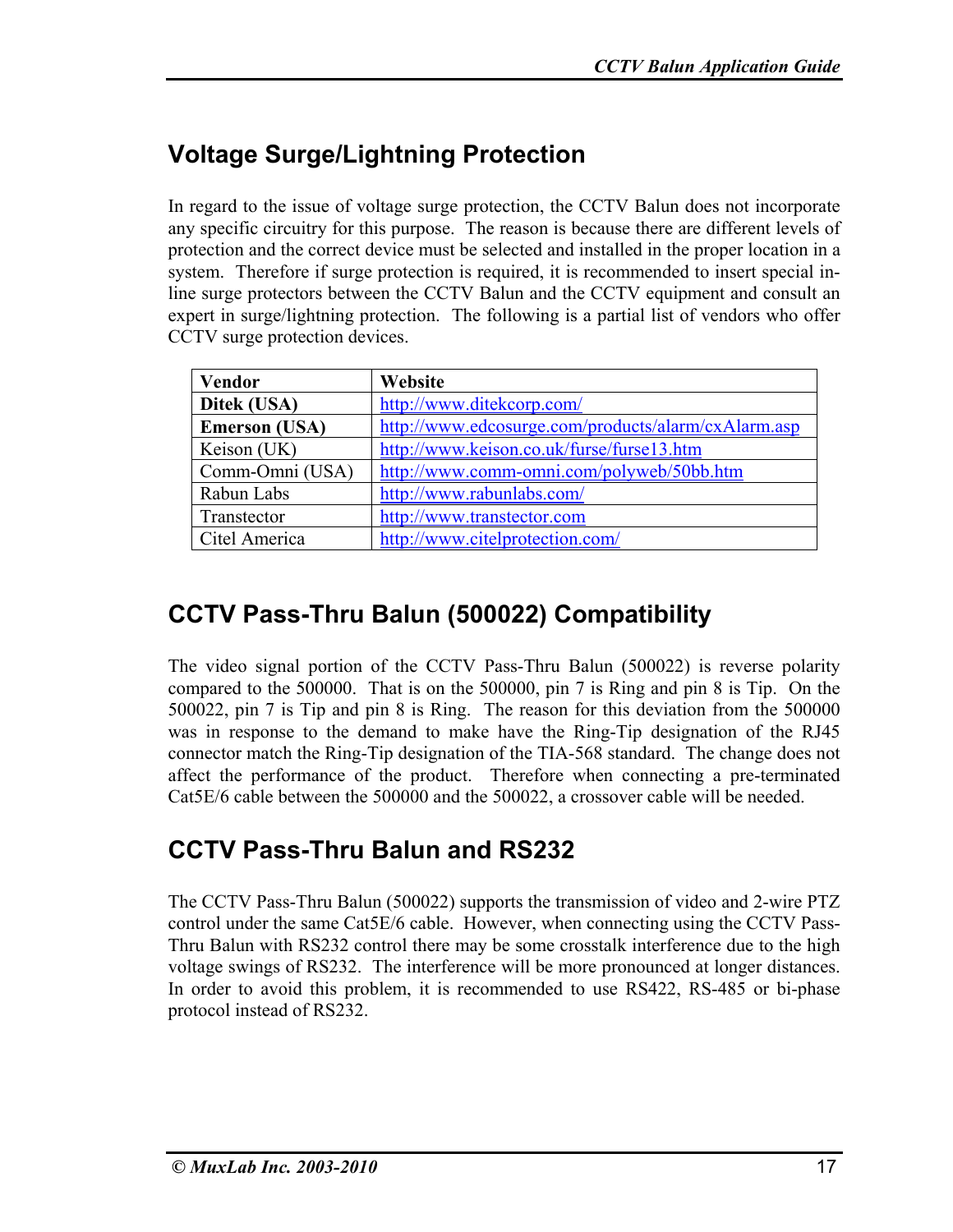### **Low Voltage Power Supply Requirements**

When using the CCTV Pass-Thru Balun (500022) or Power-Thru Balun (500024) to transmit remote low voltage power over two (2) or three (3) twisted pairs respectively, precautions should be taken to protect the twisted pairs from short circuits. It is recommended to use a **Class II** power supply. In this way, if there is a short circuit, the power supply's fuse/circuit protection will protect the cabling. The following photo and link shows an example.



Altronix 16-Port Rackmount Class II 24VAC Power Supply

#### **Use of 500022 and 500024 with Dome Cameras**

The Pass-Thru and Power-Thru Baluns are designed to install neatly with dome cameras. The built-in cable leads connect directly to the circuit board of the camera and the RJ45 connector of the balun is accessible from outside the assembly. The following photo illustrates a typical installation (photo courtesy Advanced Audio Concepts).

#### **Remote Power – Maximum Distances**

The following tables specify the maximum distances for remote power when using the Pass-Thru Balun (500022) and Power-Thru Balun (500024). Distances are based on testing and calculations at MuxLab's R&D facilities.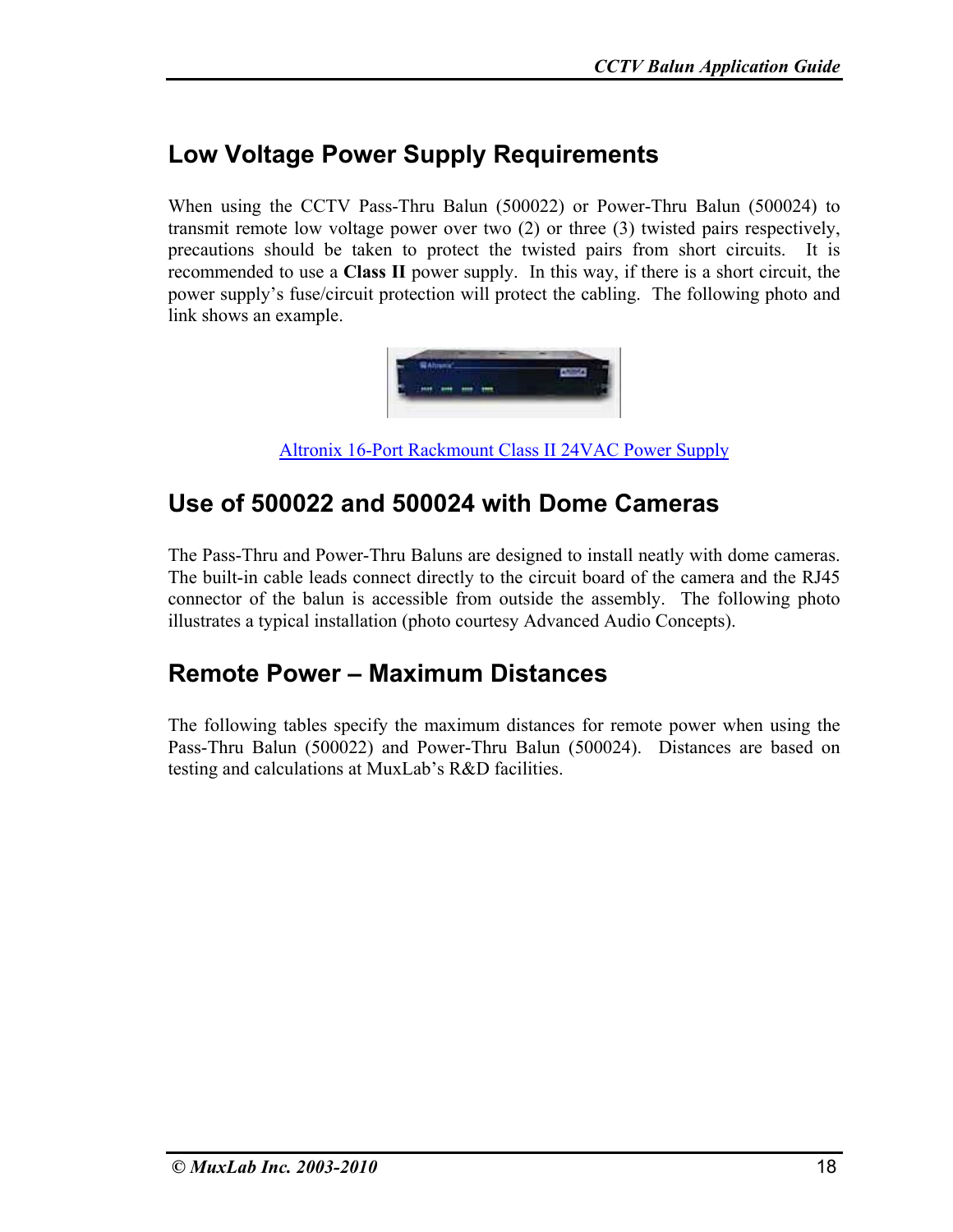|                        | Voltage Pcam (W) Vcam <sup>1</sup> | (V)   | max (Feet) | min Dist Spec <sup>2</sup> Dist Spec <sup>2</sup> Vcam <sup>3</sup> max Dist Spec <sup>2</sup> Dist<br>max(m) | (V)  | min (Feet) | Spec <sup>2</sup><br>min(m) |
|------------------------|------------------------------------|-------|------------|---------------------------------------------------------------------------------------------------------------|------|------------|-----------------------------|
| 12 VDC/<br>AC          | 5                                  | 10.80 | 86         | 28                                                                                                            |      |            |                             |
| 12VDC/<br>AC<br>camera | 10                                 | 10.80 | 43         | 14                                                                                                            |      |            |                             |
|                        | 20                                 | 10.80 | 22         | $\overline{7}$                                                                                                |      |            |                             |
|                        | 30                                 | 10.80 | 14         | 5                                                                                                             |      |            |                             |
|                        | 40                                 | 10.80 | 11         | $\overline{\mathbf{4}}$                                                                                       |      |            |                             |
|                        | 50                                 | 10.80 | 9          | 3                                                                                                             |      |            |                             |
| 24 VAC                 | 5                                  | 21.60 | 346        | 113                                                                                                           |      |            |                             |
| 24VAC<br>camera        | 10                                 | 21.60 | 173        | 57                                                                                                            |      |            |                             |
|                        | 20                                 | 21.60 | 86         | 28                                                                                                            |      |            |                             |
|                        | 30                                 | 21.60 | 58         | 19                                                                                                            |      |            |                             |
|                        | 40                                 | 21.60 | 43         | 14                                                                                                            |      |            |                             |
|                        | 50                                 | 21.60 | 35         | 11                                                                                                            |      |            |                             |
| 28 VAC                 | $\overline{5}$                     | 21.60 | 922        | 302                                                                                                           | 26.4 | 230        | 76                          |
| 24VAC<br>camera        | 10                                 | 21.60 | 461        | 151                                                                                                           | 26.4 | 115        | 38                          |
|                        | 20                                 | 21.60 | 230        | 76                                                                                                            | 26.4 | 58         | 19                          |
|                        | 30                                 | 21.60 | 154        | 50                                                                                                            | 26.4 | 38         | 13                          |
|                        | 40                                 | 21.60 | 115        | 38                                                                                                            | 26.4 | 29         | 9                           |
|                        | 50                                 | 21.60 | 92         | 30                                                                                                            | 26.4 | 23         | $\bf8$                      |
| 36 VAC                 | 5                                  | 32.40 | 778        | 255                                                                                                           |      |            |                             |
| 36VAC<br>camera        | 10                                 | 32.40 | 389        | 128                                                                                                           |      |            |                             |
|                        | 20                                 | 32.40 | 194        | 64                                                                                                            |      |            |                             |
|                        | 30                                 | 32.40 | 130        | 43                                                                                                            |      |            |                             |
|                        | 40                                 | 32.40 | 97         | 32                                                                                                            |      |            |                             |
|                        | 50                                 | 32.40 | 78         | 26                                                                                                            |      |            |                             |
| 48 VAC                 | 5                                  | 43.20 | 1382       | 454                                                                                                           |      |            |                             |
| 48VAC<br>camera        | 10                                 | 43.20 | 691        | 227                                                                                                           |      |            |                             |
|                        | 20                                 | 43.20 | 346        | 113                                                                                                           |      |            |                             |
|                        | 30                                 | 43.20 | 230        | 76                                                                                                            |      |            |                             |
|                        | 40                                 | 43.20 | 173        | 57                                                                                                            |      |            |                             |
|                        | 50                                 | 43.20 | 138        | 45                                                                                                            |      |            |                             |

#### **Power Distances for CCTV Pass-Thru Balun (500022)**

1. Distances are specified for temperature around 20 to 30°C

2. Maximum distances allowing for 10% loss of Power Supply voltage. For 28VAC, a 24VAC camera was used.

- 3. Distances specified are 90% of distances calculated.
- 4. Minimum distances allowing for 10% overload of Power Supply voltage. (26.4VAC)
- 5. If 22AWG gage wire is used, there would be an increase in distance of approximately 56% proportional to the increase in cross-sectional area of the wire.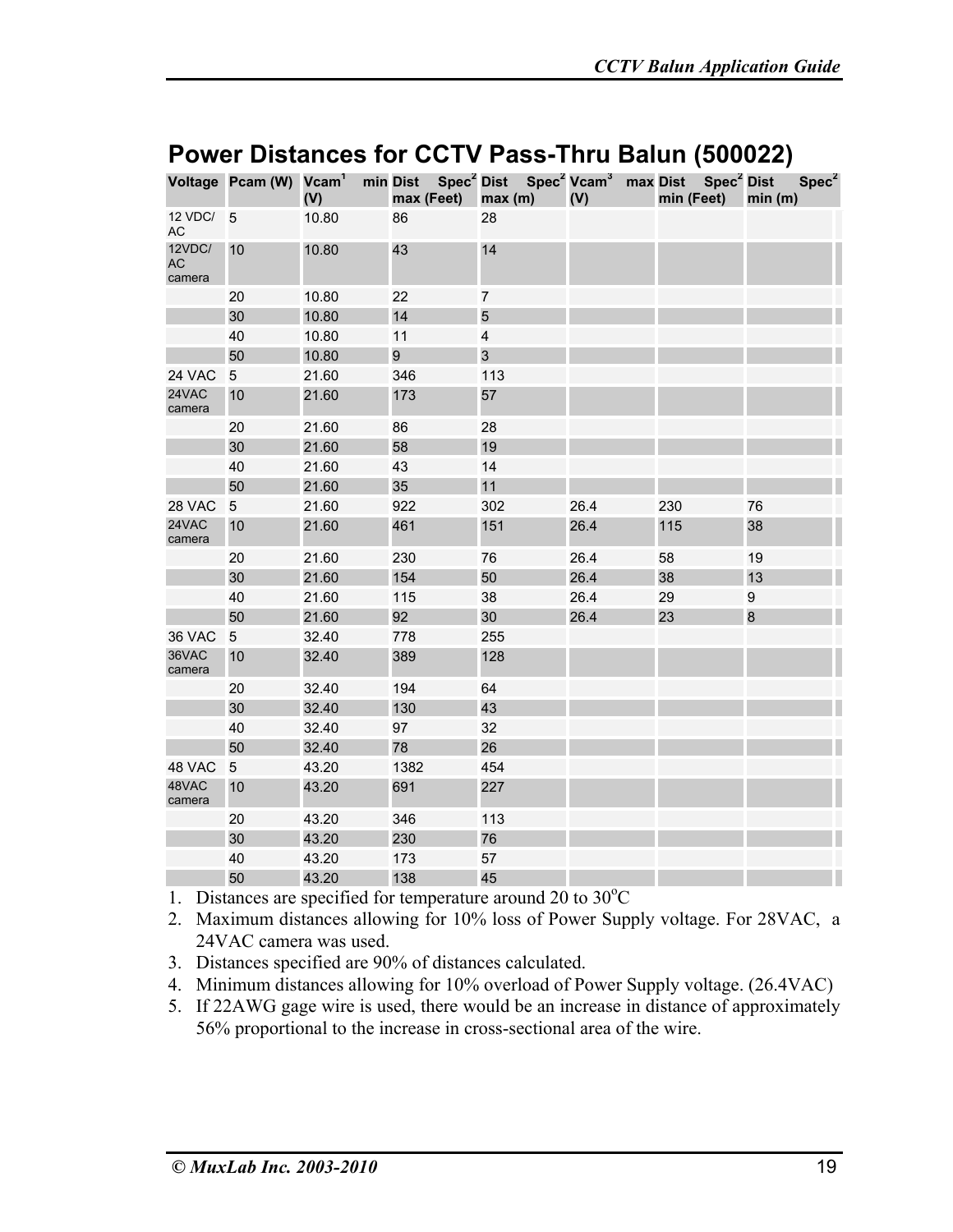|                              | Voltage Pcam (W) Vcam <sup>1</sup> | (V)   | max (Feet) | min Dist Spec <sup>2</sup> Dist Spec <sup>2</sup> Vcam <sup>3</sup> max Dist<br>max(m) | (V)  | Spec <sup>2</sup> Dist<br>min (Feet) | Spec <sup>2</sup><br>min(m) |
|------------------------------|------------------------------------|-------|------------|----------------------------------------------------------------------------------------|------|--------------------------------------|-----------------------------|
| 12 VDC/<br>AC                | 5                                  | 10.80 | 130        | 43                                                                                     |      |                                      |                             |
| 12VDC<br><b>AC</b><br>camera | 10                                 | 10.80 | 65         | 21                                                                                     |      |                                      |                             |
|                              | 20                                 | 10.80 | 32         | 11                                                                                     |      |                                      |                             |
|                              | 30                                 | 10.80 | 22         | $\overline{7}$                                                                         |      |                                      |                             |
|                              | 40                                 | 10.80 | 16         | 5                                                                                      |      |                                      |                             |
|                              | 50                                 | 10.80 | 13         | $\overline{\mathbf{4}}$                                                                |      |                                      |                             |
| 24 VAC                       | 5                                  | 21.60 | 518        | 170                                                                                    |      |                                      |                             |
| 24VAC<br>camera              | 10                                 | 21.60 | 259        | 85                                                                                     |      |                                      |                             |
|                              | 20                                 | 21.60 | 130        | 43                                                                                     |      |                                      |                             |
|                              | 30                                 | 21.60 | 86         | 28                                                                                     |      |                                      |                             |
|                              | 40                                 | 21.60 | 65         | 21                                                                                     |      |                                      |                             |
|                              | 50                                 | 21.60 | 52         | 17                                                                                     |      |                                      |                             |
| 28 VAC                       | 5                                  | 21.60 | 1382       | 454                                                                                    | 26.4 | 346                                  | 113                         |
| 24VAC<br>camera              | 10                                 | 21.60 | 691        | 227                                                                                    | 26.4 | 173                                  | 57                          |
|                              | 20                                 | 21.60 | 346        | 113                                                                                    | 26.4 | 86                                   | 28                          |
|                              | 30                                 | 21.60 | 230        | 76                                                                                     | 26.4 | 58                                   | 19                          |
|                              | 40                                 | 21.60 | 173        | 57                                                                                     | 26.4 | 43                                   | 14                          |
|                              | 50                                 | 21.60 | 138        | 45                                                                                     | 26.4 | 35                                   | 11                          |
| 36 VAC                       | 5                                  | 32.40 | 1166       | 383                                                                                    |      |                                      |                             |
| 36VAC<br>camera              | 10                                 | 32.40 | 583        | 191                                                                                    |      |                                      |                             |
|                              | 20                                 | 32.40 | 292        | 96                                                                                     |      |                                      |                             |
|                              | 30                                 | 32.40 | 194        | 64                                                                                     |      |                                      |                             |
|                              | 40                                 | 32.40 | 146        | 48                                                                                     |      |                                      |                             |
|                              | 50                                 | 32.40 | 117        | 38                                                                                     |      |                                      |                             |
| 48 VAC                       | 5                                  | 43.20 | 2074       | 680                                                                                    |      |                                      |                             |
| 48VAC<br>camera              | 10                                 | 43.20 | 1037       | 340                                                                                    |      |                                      |                             |
|                              | 20                                 | 43.20 | 518        | 170                                                                                    |      |                                      |                             |
|                              | 30                                 | 43.20 | 346        | 113                                                                                    |      |                                      |                             |
|                              | 40                                 | 43.20 | 259        | 85                                                                                     |      |                                      |                             |
|                              | 50                                 | 43.20 | 207        | 68                                                                                     |      |                                      |                             |

#### **Power Distances for CCTV Power-Thru Balun (500024)**

1. Distances are specified for temperature around 20 to 30°C

- 2. Maximum distances allowing for 10% loss of Power Supply voltage. For 28VAC, a 24VAC camera was used.
- 3. Distances specified are 90% of distances calculated.
- 4. Minimum distances allowing for 10% overload of Power Supply voltage. (26.4VAC)
- 5. If 22AWG gage wire is used, there would be an increase in distance of approximately 56%, proportional to the increase in cross-sectional area of the wire.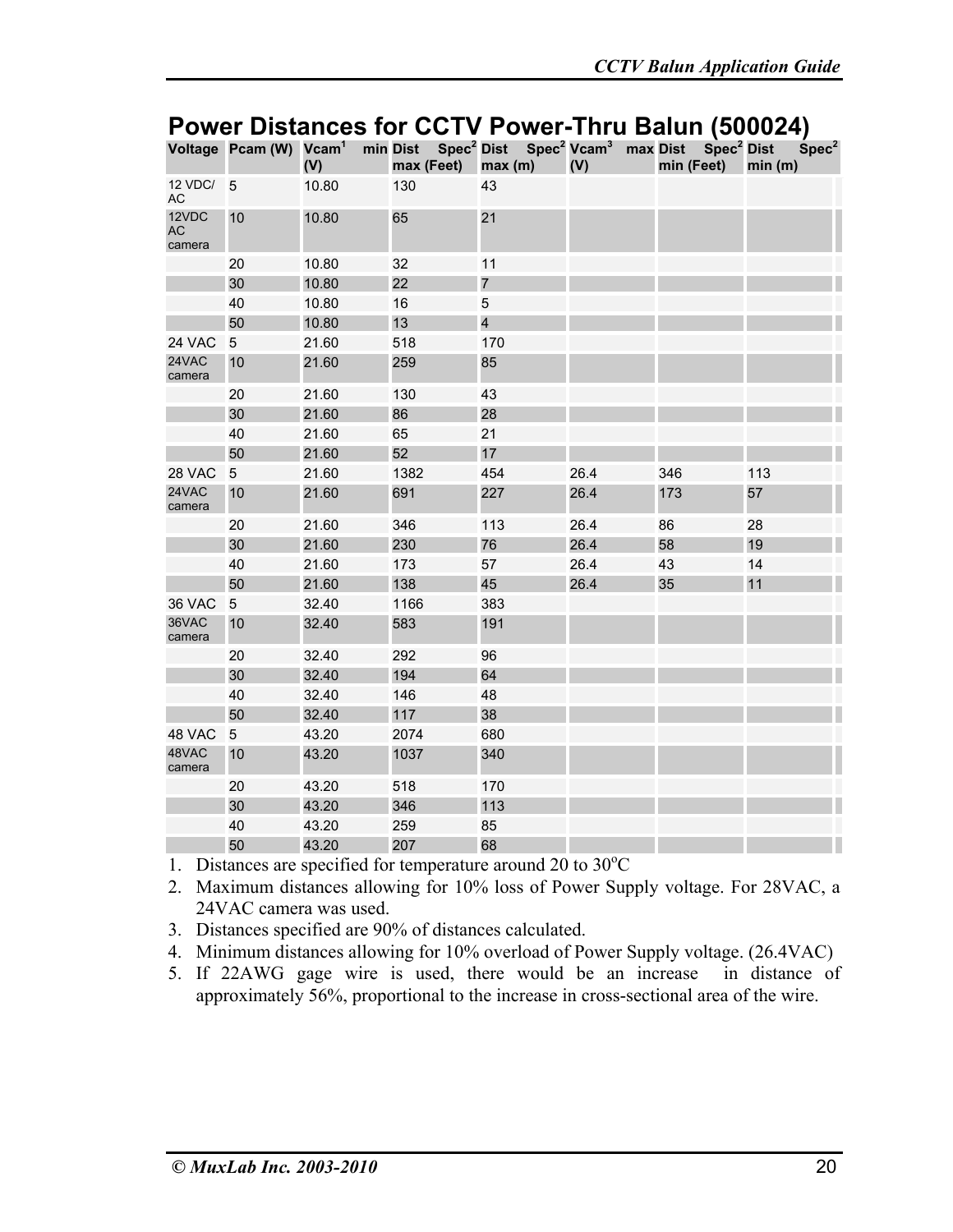#### **Distance Calculator**

In order to determine the feasibility of inserting remote power over Cat5E/6 in a given installation, MuxLab provides a Distance Calculator that is available in the Support Section of its website. The Distance Calculator computes maximum distance based on a number of factors such as; power supply voltage, camera voltage, voltage drop, camera power consumption and number of twisted pairs. In order to obtain your free copy of the software, please go to http://www.muxlab.com/support/application notes.html and follow the instructions to download the program.

|                                                          | EDistance Calculator for Remote Low Voltage Power via Copper   _                    |                                                            |
|----------------------------------------------------------|-------------------------------------------------------------------------------------|------------------------------------------------------------|
| Eile Help                                                |                                                                                     |                                                            |
| MuxLab Product                                           | 500024 - CCTV Power-Thru balun (3 Twisted Pairs) v                                  | MuxLab Inc.                                                |
| Voltage Power Source                                     | 24.0<br>Volts (rms)                                                                 | VIUXLAD                                                    |
| Camera Power                                             | 5<br>Watts [rms]                                                                    |                                                            |
| Camera Voltage                                           | 24.0<br>Volts [rms]                                                                 | MuxLab Inc.<br>5450 Cote De Liesse                         |
| Camera Tolerance                                         |                                                                                     | Montreal, Quebec, H4P 1A5                                  |
| Min<br>$C$ Range                                         | 21.6<br>26.4<br>Volts [rms] / Max<br>Volts (rms)                                    | Canada                                                     |
| C Percentage                                             | 10<br>$\boldsymbol{\mathcal{Z}}$                                                    | Toll Free (North America):<br>1-877-689 5228               |
| Cable                                                    |                                                                                     | International: +1 (514) 905-0588<br>Fax: +1 (514) 905-0589 |
| $\bullet$ Type                                           | Category 5                                                                          | Email: videoease@muxlab.com                                |
| C Gauge                                                  | 22<br><b>AWG</b>                                                                    | Website: www.muxlab.com                                    |
| Cross-connects<br>Ambient Temperature<br>Distance Result | 0<br>GO!<br>22.0<br>Degrees Celsius                                                 |                                                            |
| 724.06<br>Ft.<br>Min                                     | Max<br>592.41<br>Ft.<br>Note that the distance value<br>are specified at 90% of the |                                                            |
| Min<br>220.69<br>М.                                      | calculated value.<br>Max<br>180.57<br>М.                                            |                                                            |
| Power                                                    |                                                                                     |                                                            |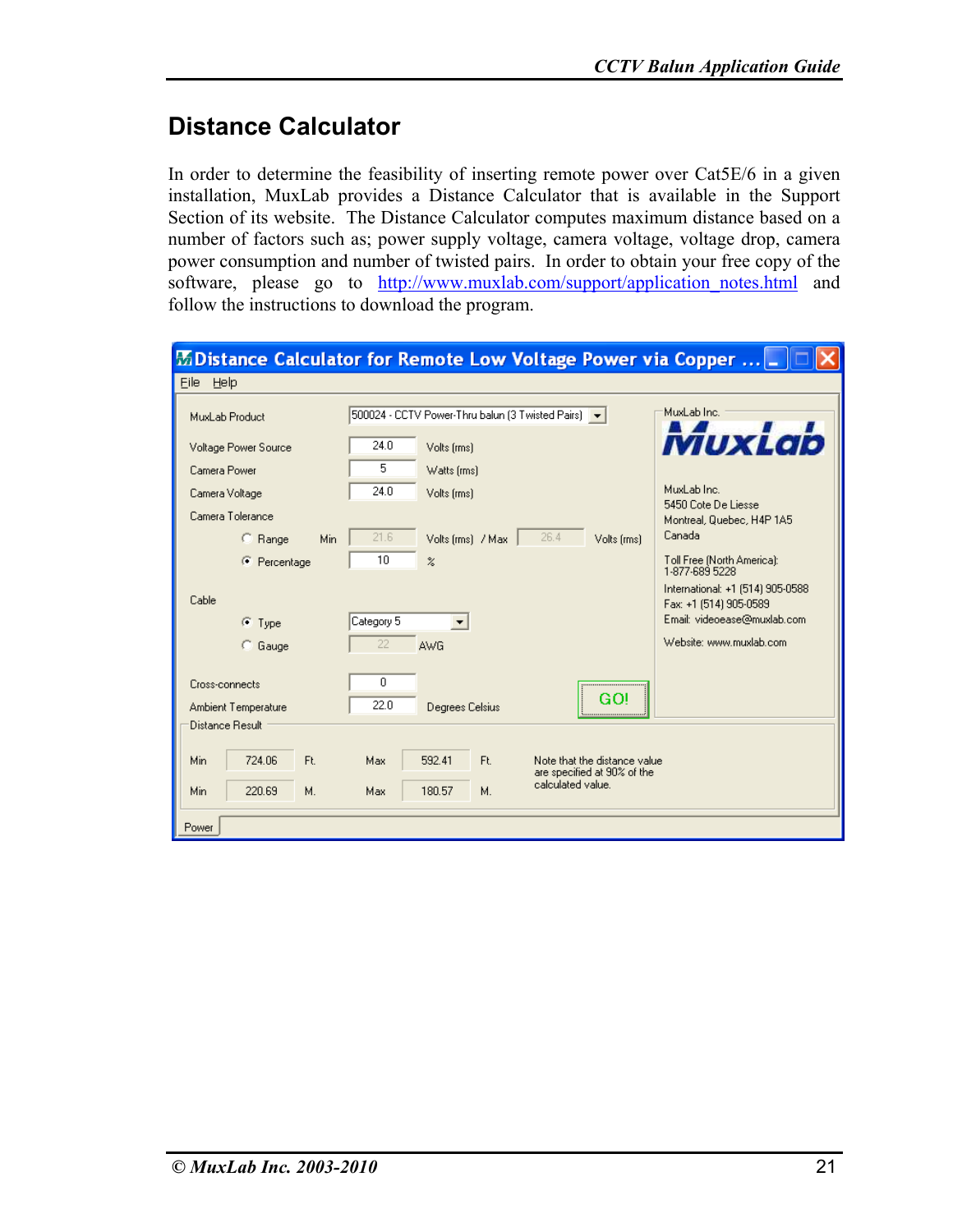## **Harsh Electrical Environments**

In harsh electrical environments it is possible that under certain conditions, electrical noise may be injected into the Cat5E/6 connection and interfere with the video signal. In these cases, even shielded Cat5E/6 cable will not help. However, it is possible that coaxial cable will work. According to MuxLab, the reasons that coaxial cable sometimes works where Cat5E/6 STP does not may be due to the following:

- 1. Electrical noise: With Cat5E/6 (UTP or STP), the baluns use a common mode choke. Therefore if there is strong electrical interference on the ground line, it will be coupled to the signal line through the common mode choke of the balun. Therefore, even if Cat5E/6 STP is used, it will not block the noise. Coaxial cable helps because there is no coupling between the ground wire and the signal wire. The electrical noise is shunted away and does not reach the signal wire.
- 2. EMI induced noise: In a harsh industrial environment there may also be strong EMI from high voltage motors and generators. If the EMI is strong enough, the induced noise may be greater than the common mode rejection of the baluns and Cat5E/6.

Therefore before deploying CCTV over Cat5E/6 in a harsh electrical environment, it is suggested to verify the noisiness of the electrical power grid in the building and if possible to conduct a small pilot test using Cat5E/6 and CCTV baluns.

### **Support for Dry Contact Closure Pass-Thru**

The CCTV Pass-Thru Balun (500024) supports dry contact closure pass-through via the unused twisted pairs. Instead of remote power, the 2-wire leads may be used for dry contact closure. However, maximum distance for dry contact depends on voltage and power consumption (mA).